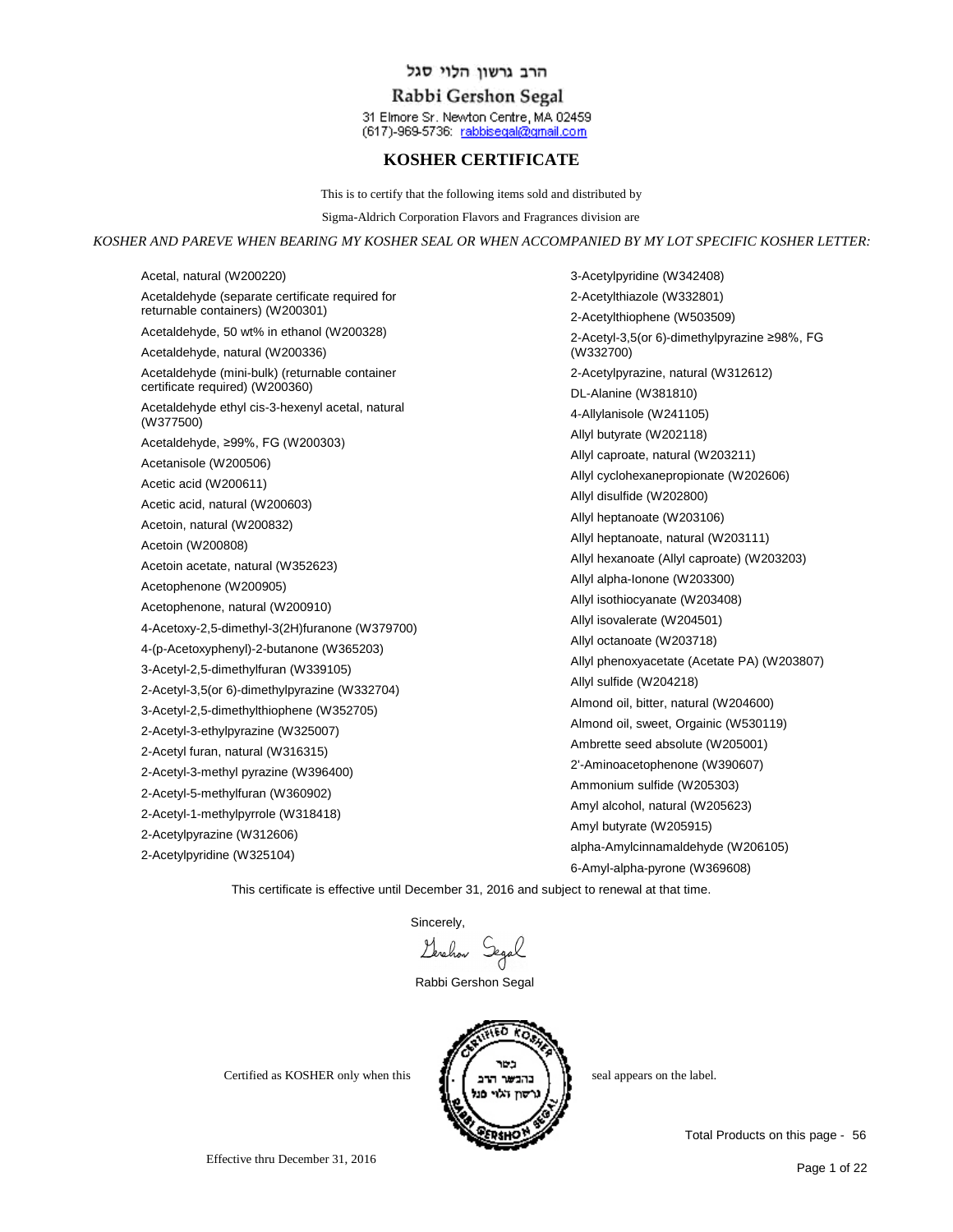### Rabbi Gershon Segal

31 Elmore Sr. Newton Centre, MA 02459 (617)-969-5736: rabbisegal@gmail.com

## **KOSHER CERTIFICATE**

This is to certify that the following items sold and distributed by

Sigma-Aldrich Corporation Flavors and Fragrances division are

#### *KOSHER AND PAREVE WHEN BEARING MY KOSHER SEAL OR WHEN ACCOMPANIED BY MY LOT SPECIFIC KOSHER LETTER:*

Amyris oil (W517100) Anethol, natural (W208620) trans-Anethole (W208604) Angelica root oil, natural (W208800) Angelica seed oil, natural (W209000) alpha-Angelicalactone (W329304) p-Anisaldehyde (W267007) o-Anisaldehyde (W407701) Anise seed oil, Organic (W209417) Anisic acid, natural (W394512) Anisole (W209708) Anisyl acetate (W209805) Anisyl Acetate, natural (W209890) Anisyl alcohol (W209902) Anisyl alcohol, natural (W209910) Anisyl butyrate, natural (W210000) Anisyl formate (W210102) Anisyl propionate (W210218) Avocado oil, Organic (W530127) Balsam, Peru (W211613) Balsam oil, Peru (W211710) Basil oil, natural (W211907) Basil oil, (methyl chavicol type), Organic (W530131) Bay oil (W212202) Benzaldehyde, natural (W212717) Benzaldehyde (W212709) Benzaldehyde dimethyl acetal (W212806) Benzaldehyde propylene glycol acetal (W213000) Benzaldehyde propylene glycol acetal (W213004) Benzenethiol ≥98% (W361607) Benzoic acid, natural (W213128)

Benzoic acid (W213101) Benzoin resin absolute, Siam (W213306) Benzoin resinoid, natural (W213300) Benzoin resin absolute (W213314) Benzophenone (W213403) Benzyl acetate (W213500) Benzyl acetate, natural (W213519) Benzyl alcohol, natural (W213713) Benzyl alcohol (W213705) Benzyl benzoate (W213802) Benzyl benzoate, natural (W213810) Benzyl butyrate (W214000) Benzyl butyrate, natural (W214019) Benzyl cinnamate (W214205) Benzyl disulfide (W361704) Benzyl ether (W237108) Benzyl formate (W214507) Benzyl formate, natural (W214520) Benzyl isobutyrate, natural (W214115) Benzyl isobutyrate (W214108) Benzyl isovalerate (W215201) Benzyl mercaptan (W214701) Benzyl phenylacetate (W214906) Benzyl propionate (W215000) Benzyl propionate, natural (W215015) Benzyl propionate (W215007) Benzyl salicylate (W215104) Benzylideneacetone (W288101) Bergamot oil (W215309) Bergamot oil, rectified (W215325) Birch oil, sweet, natural (W215481)

This certificate is effective until December 31, 2016 and subject to renewal at that time.

Sincerely,<br>Levehow Segal

Rabbi Gershon Segal



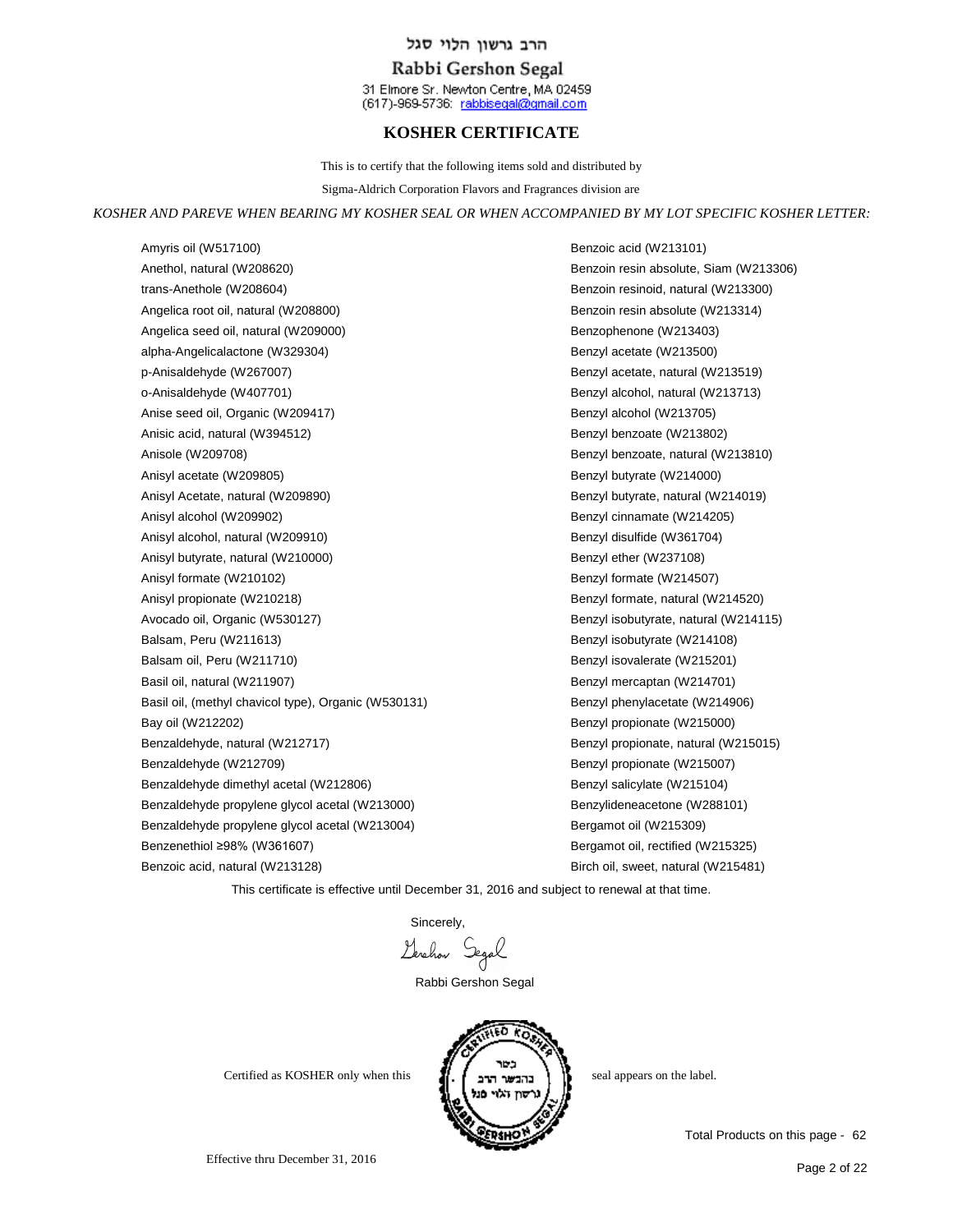## Rabbi Gershon Segal

31 Elmore Sr. Newton Centre, MA 02459 (617)-969-5736: rabbisegal@gmail.com

# **KOSHER CERTIFICATE**

This is to certify that the following items sold and distributed by

Sigma-Aldrich Corporation Flavors and Fragrances division are

#### *KOSHER AND PAREVE WHEN BEARING MY KOSHER SEAL OR WHEN ACCOMPANIED BY MY LOT SPECIFIC KOSHER LETTER:*

Birch tar oil, rectified (W520918) Bis(2-methyl-3-furyl) disulfide (W325900) Black pepper oil (W284505) Bois de rose (W215600) (-)-Bornyl acetate (W408001) Bran absolute (W521108) Buchu leaf oil, Betulina, natural (W530345) Buchu leaf oil, Crenulata, natural (W216900) Butan-3-one-2-yl butyrate (W333200) 2,3-Butanedithiol (W347701) 1-Butanethiol (W347809) 2-Butanone ( Methyl ethyl ketone) (W217018) 2-Butanone, natural (W217012) Butan-3-one-2-yl butyrate (W333204) Butyl (S)-(−)-lactate, ≥97% (W220500) Butyl acetate, natural (W217417) Butyl acetate (W217409) Butyl alcohol (W217808) Butyl alcohol, natural (W217816) Butyl alcohol ≥99.9%, FG (W217820) Butylamine (W313009) Butyl anthranilate (W218103) Butyl benzoate (W515000) Butyl butyrate, natural (W218626) Butyl butyrate (W218618) Butyl butyryl lactate (W219002) Butyl butyryl lactate, natural (W219010) 2-sec-Butylcyclohexanone (W326100) 5-sec-Butyl-2,3-dimethylpyrazine (W530511) Butyl hexanoate (W220108) Butyl isobutyrate (W218804)

Butyl isobutyrate, natural (W218811) Butyl isovalerate (W221805) Butyl isovalerate, natural (W221811) Butyl (S)-(-)-lactate (W220507) Butyl-2-methyl butyrate, natural (W339315) Butyl 2-methylbutyrate (W339318) Butyl phenylacetate (W220906) Butyl propionate (W221104) Butyl sulfide (W221503) Butyl 10-undecanoate (W221600) Butylated hydroxyanisole (BHA) (W218308) Butylated hydroxytoluene (BHT) (W218405) 3-Butylidenephthalide (W333301) Butyraldehyde (W221902) Butyraldehyde, natural (W221910) Butyric acid (W222100) Butyric acid, natural (W222119) Caffeine (W222402) (+)-Camphene (W222909) D-Camphor (W223018) d-Camphor, natural (W223023) (±)-Camphor ≥95.5% (W526606) Camphor white oil, natural (W223115) Cananga oil (W223204) Canola oil, Organic (W530228) Caramel Furanone, natural (W363412) Cardamom oil (W224111) Cardamom oil, Organic (W224123) Carrot seed oil (W224405) Carvacrol (W224502) Carvacrol, natural (W224511)

This certificate is effective until December 31, 2016 and subject to renewal at that time.

Sincerely,

Lerchon Segal

Rabbi Gershon Segal



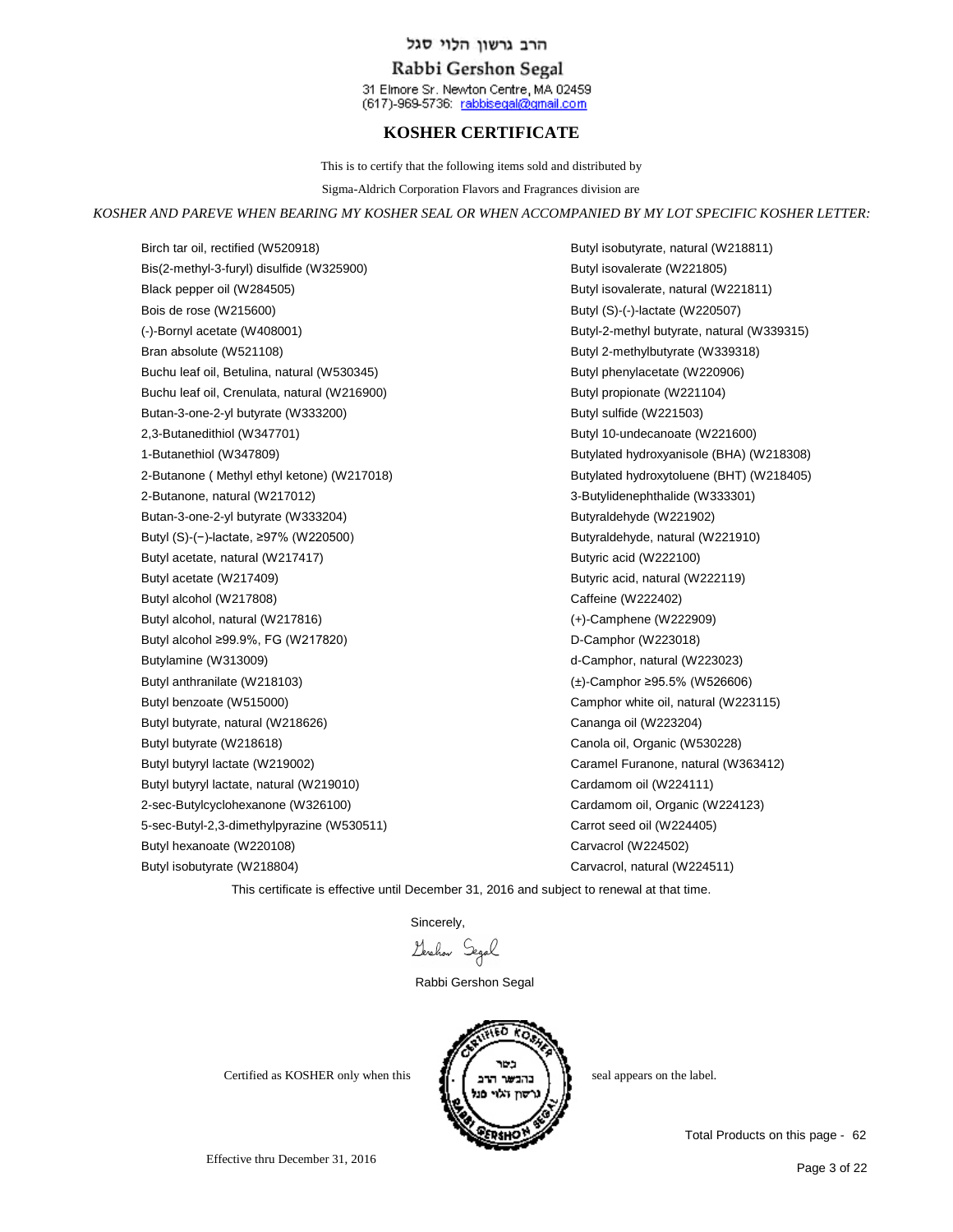### Rabbi Gershon Segal

31 Elmore Sr. Newton Centre, MA 02459 (617)-969-5736: rabbisegal@gmail.com

## **KOSHER CERTIFICATE**

This is to certify that the following items sold and distributed by

Sigma-Aldrich Corporation Flavors and Fragrances division are

#### *KOSHER AND PAREVE WHEN BEARING MY KOSHER SEAL OR WHEN ACCOMPANIED BY MY LOT SPECIFIC KOSHER LETTER:*

L-Carveol, misture of cis and trans (W224707) 4-Carvomenthenol, natural (W224820) D-Carvone (W224928) L-Carvone (W224901) L-Carvone, natural (W224908) (-)-Carvyl acetate (W225002) (-)-Carvyl propionate (W225118) beta-Caryophyllene (W225207) Cassia oil (W225800) Cassia oil, redistilled (W521205) Cassis bourgeons absolute (W234605) Cedarwood oil, French, Organic (W530143) Cedrol (W521418) Celery seed oil, natural (W227102) Chamomile absolute, natural (W530358) Chamomile oil, German, Organic (W227315) Chamomille oil, Blue (W227307) Chamomille oil, Moroccan (W521302) Choline Chloride (W450001) Cinnamaldehyde, natural (W228613) trans-Cinnamaldehyde (W228605) Cinnamic acid (W228818) trans-Cinnamic acid, natural (W228826) Cinnamic alcohol, natural (W229411) Cinnamon bark oil (W229105) Cinnamon bark oil, Organic (W229140) Cinnamon leaf oil, Ceylon (W229210) Cinnamon leaf oil, Organic (W229208) Cinnamon oil, Ceylon (W229202) Cinnamyl acetate, natural (W229301) Cinnamyl acetate (W229318)

Cinnamyl alcohol (W229407) Cinnamyl Benzoate, ≥98% FG (W470301) Cinnamyl butyrate (W229601) Cinnamyl cinnamate (W229806) Cinnamyl formate (W229903) Cinnamyl isobutyrate (W229709) trans-Cinnamyl isovalerate (W230200) trans-Cinnamyl propionate (W230103) Citral, Natural (W230316) Citral (W230308) Citral diethyl acetal (W230405) Citral dimethyl acetal (W230502) Citric acid (W230618) Citronella oil, Chinese (W230804) Citronella oil, Java, Natural (W230812) Citronella oil, Organic (W230840) Citronellal (W230707) (±)-Citronellal natural, ≥85%, FCC (W230715) Citronellol (W230901) Citronellol, natural, mixture of isomers (W230915) Citronellyl acetate (W231118) Citronellyl acetate, natural, mixture of isomers (W231105) Citronellyl butyrate, natural (W231200) Citronellyl formate (W231401) Succinic aid, FCC, FG (W231304) Citronellyl propionate (W231606) Citronellyl tiglate (W500607) Clary sage oil, natural (W232106) Clove bud extract, natural (W232200) Clove bud oil, natural (W232300)

This certificate is effective until December 31, 2016 and subject to renewal at that time.

Sincerely,

Gerchan Segal

Rabbi Gershon Segal

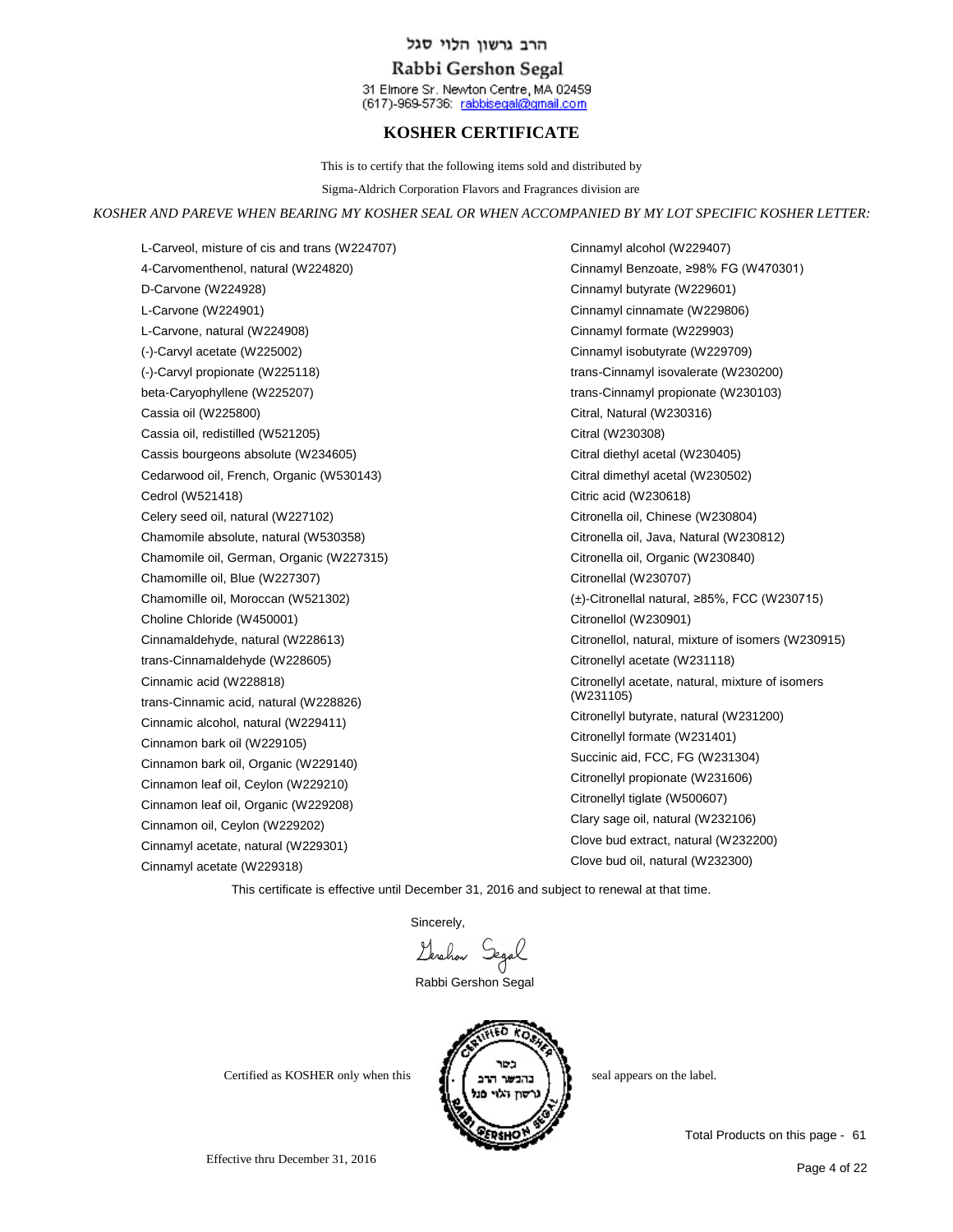## Rabbi Gershon Segal

31 Elmore Sr. Newton Centre, MA 02459 (617)-969-5736: rabbisegal@gmail.com

# **KOSHER CERTIFICATE**

This is to certify that the following items sold and distributed by

Sigma-Aldrich Corporation Flavors and Fragrances division are

#### *KOSHER AND PAREVE WHEN BEARING MY KOSHER SEAL OR WHEN ACCOMPANIED BY MY LOT SPECIFIC KOSHER LETTER:*

Clove bud oil, Organic (W232314) Cocoa extract (W584649) Coconut ketone, 10% in EtOH, natural (W340000) Copaiba balsam, bleached (W521906) Copaiba balsam oil (W521809) Coriander oil (W233404) Cornmint oil, Organic (W421906) Cornmint oil, Chinese, natural (W521604) Cornmint oil, redistilled (W521701) Costus oil, natural (W233609) o-Cresol (W348007) m-Cresol (W353000) p-Cresol (W233706) Cumin seed oil (W234300) Cuminaldehyde (W234109) beta-Cyclocitral (W363928) Cyclohexanecarboxylic acid (W353108) Cyclohexyl acetate (W234907) Cyclohexyl butyrate (W235105) Cyclohexyl propionate (W235407) Cyclopentanethiol (W326208) Cyclopentanone (W391018) p-Cymene (W235601) Cypress oil, Natural (W530362) Damascenone, (fermentone), natural (W342017) beta-Damascone (W324300) Davana oil, natural (W235900) trans,trans-2,4 Decadienal (W313505) trans,trans-2,4-Decadienal, natural (W313520) delta-Decalactone, natural (W236128) delta-Decalactone (W236101)

(+)-gamma-Decalactone, natural (W236012) gamma-Decalactone (W236004) Decanal (W236209) Decanal dimethyl acetal (W236306) Decanal, Natural (W236217) Decanoic acid (W236403) Decanoic acid, natural (W236411) 1-Decanol (W236500) 3-Decanone (W396605) cis-4-Decenal (W326402) trans-2-Decenal (W236608) 9-Decenoic acid (W366005) 3-Decen-2-one (W353205) Decyl acetate (W236705) Decyl butyrate (W236802) Delta-Tetradecalactone, natural (W359020) Diethyl L-tartrate (W237809) 2,3-Diethyl-5-methylpyrazine (W333603) 2,3-Diethylpyrazine (W313602) Diethyl sebacate (W237604) Diethyl succinate ≥99%, FCC, FG (W237712) Diethyl succinate (W237701) 4,5-Dihydro-3(2H)thiophenone (W326607) Dihydrocarvone, natural (W356511) D-Dihydrocarvone (W356506) L-Dihydrocarvyl acetate (W238007) Dihydrocoumarin (W238104) Dihydrojasmone (W376302) 2,5-Dihydroxy-2,5-dimethyl-1,4-dithiane (W345001) 2,4-Dihydroxybenzoic acid (W379808) Dillweed oil (W238309)

This certificate is effective until December 31, 2016 and subject to renewal at that time.

Sincerely,

Gerchan Segal

Rabbi Gershon Segal



Effective thru December 31, 2016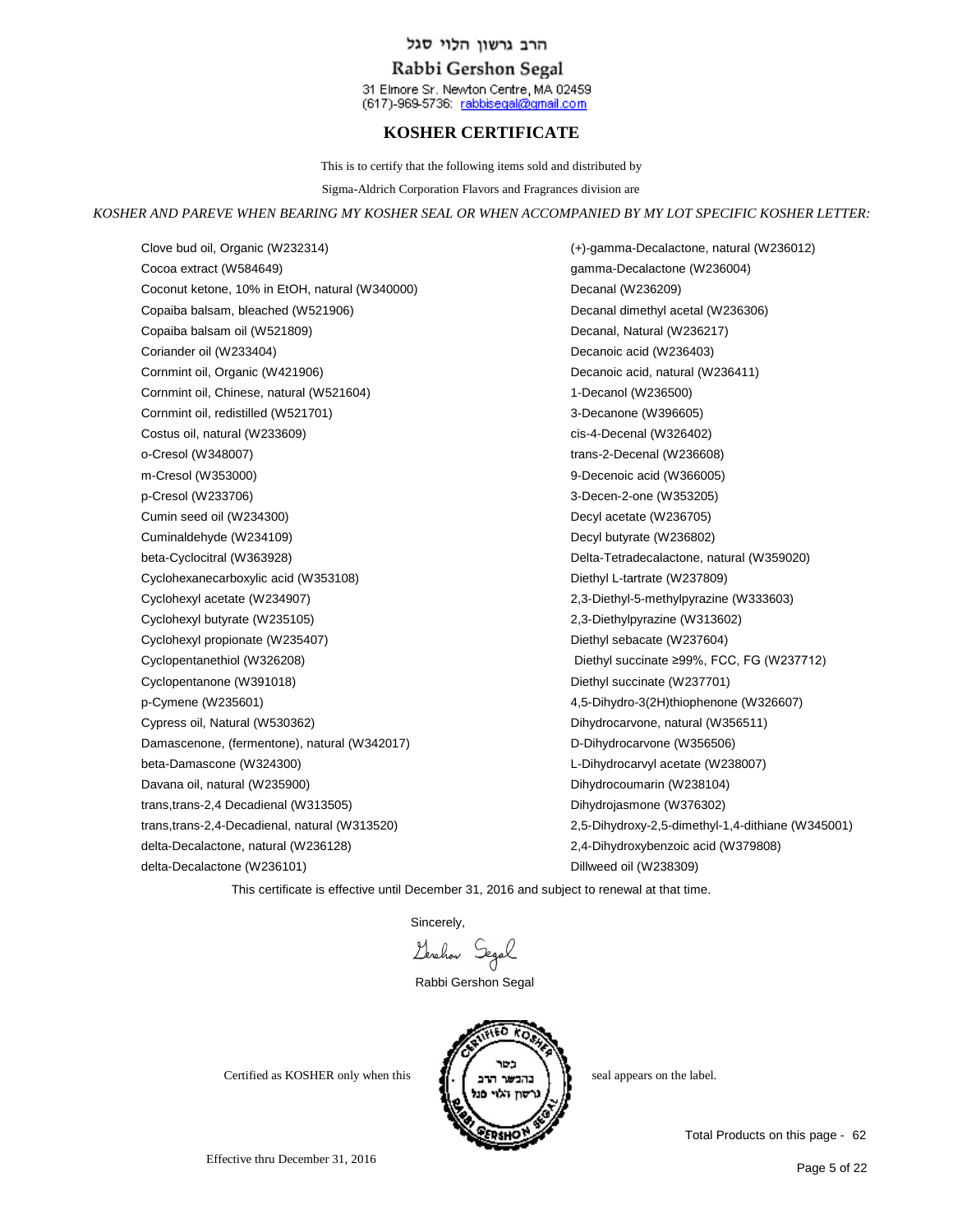## Rabbi Gershon Segal

31 Elmore Sr. Newton Centre, MA 02459 (617)-969-5736: rabbisegal@gmail.com

# **KOSHER CERTIFICATE**

This is to certify that the following items sold and distributed by

Sigma-Aldrich Corporation Flavors and Fragrances division are

*KOSHER AND PAREVE WHEN BEARING MY KOSHER SEAL OR WHEN ACCOMPANIED BY MY LOT SPECIFIC KOSHER LETTER:*

alpha,alpha-Dimethylphenethyl butyrate (W239402) 1,4-Dimethoxybenzene (W238600) 1,3-Dimethoxybenzene (W238503) 2,6-Dimethoxyphenol (W313718) 2,5-Dimethyl-4-hydroxy-3(2H)-furanone solution in propylene glycol (W317410) 2',4'-Dimethylacetophenone (W238708) 2,4-Dimethyl-5-acetylthiazole (W326704) Dimethyl anthranilate, natural (W271810) Dimethyl anthranilate (W271802) 3,4-Dimethyl-1,2-cyclopentadione (W326801) 3,5-Dimethyl-1,2-cyclopentadione (W326909) Dimethyl disulfide (W353604) Dimethyl disulfide natural (W353600) 2,6-Dimethyl-5-heptenal (W238902) 4,5-Dimethyl-3-hydroxy-2,5-dihydrofuran-2-one, (caramel furanone) (W363405) Dimethyl-3-hydroxy-2,5-dihydrofuran-2-one, 10 wt% solution in propylene glycol (W363413) Dimethyl-3-hydroxy-2,5-dihydrofuran-2-one, 3 wt% solution in propylene glycol (W363421) 6,10-Dimethyl-5,9-undecadien-2-one (W354201) 2,5-Dimethyl-4-methoxy-3(2H)-furanone (W366404) 2,3-Dimethyl-5-(2-methylbutyl)pyrazine (W530532) 3,7-Dimethyl-1-octanol (W239100) alpha,alpha-Dimethylphenethyl acetate (W239208) Dimethyl phenyl ethyl carbinyl (W273601) 2,5-Dimethylpyrazine (W327204) 2,6-Dimethylpyrazine (W327301) 2,3-Dimethylpyrazine (W327107) 2,6-Dimethylpyridine (W354007)

p-alpha-Dimethylstyrene (W314404)

Dimethyl succinate (W239607) Dimethyl sulfide (W274615) Dimethyl sulfide, natural (W274623) 2,5-Dimethylthiophene (W515507) 2,6-Dimethylthiophenol (W366609) Dimethyl trisulfide (W327506) 2,5-Dimethyl-4-methoxy-3(2H)-furanone (W366412) 2,6-Dimethyl-5-heptenal, natural (W238920) 3,7-Dimethyl-6-octenoic acid, natural (W314220) Dipentene (W524905) 1,3-Diphenyl-2-propanone (W239704) Diphenyl ether (W366706) Disodium succinate (W327700) 2,2'-(Dithiodimethylene)difuran (W314609) 2,4-Dodecadienal, 10% in MCTG, natural (W367000) gamma-Dodecalactone, natural (W240015) delta-Dodecalatone, natural (W240115) delta-Dodecalactone (W240109) gamma-Dodecalactone (W240001) trans-2-Dodecenal (W240206) Elemi resin, Natural (W240702) p-Ethoxybenzaldehyde (W241318) 2-Ethoxythiazole (W334006) Ethyl 2-trans-4-cis-decadienoate, ≥95%, stabilized, FG (W314820) Ethyl acetate ≥99%, FCC (W241407) Ethyl acetate, natural (W241415) Ethyl acetoacetate, natural (W241512) Ethyl acetoacetate ≥99%, FCC, FG (W241504) Ethyl acrylate (W241806) Ethyl anthranilate (W242101)

This certificate is effective until December 31, 2016 and subject to renewal at that time.

**Sincerely** 

Gerchan Segal

Rabbi Gershon Segal



Effective thru December 31, 2016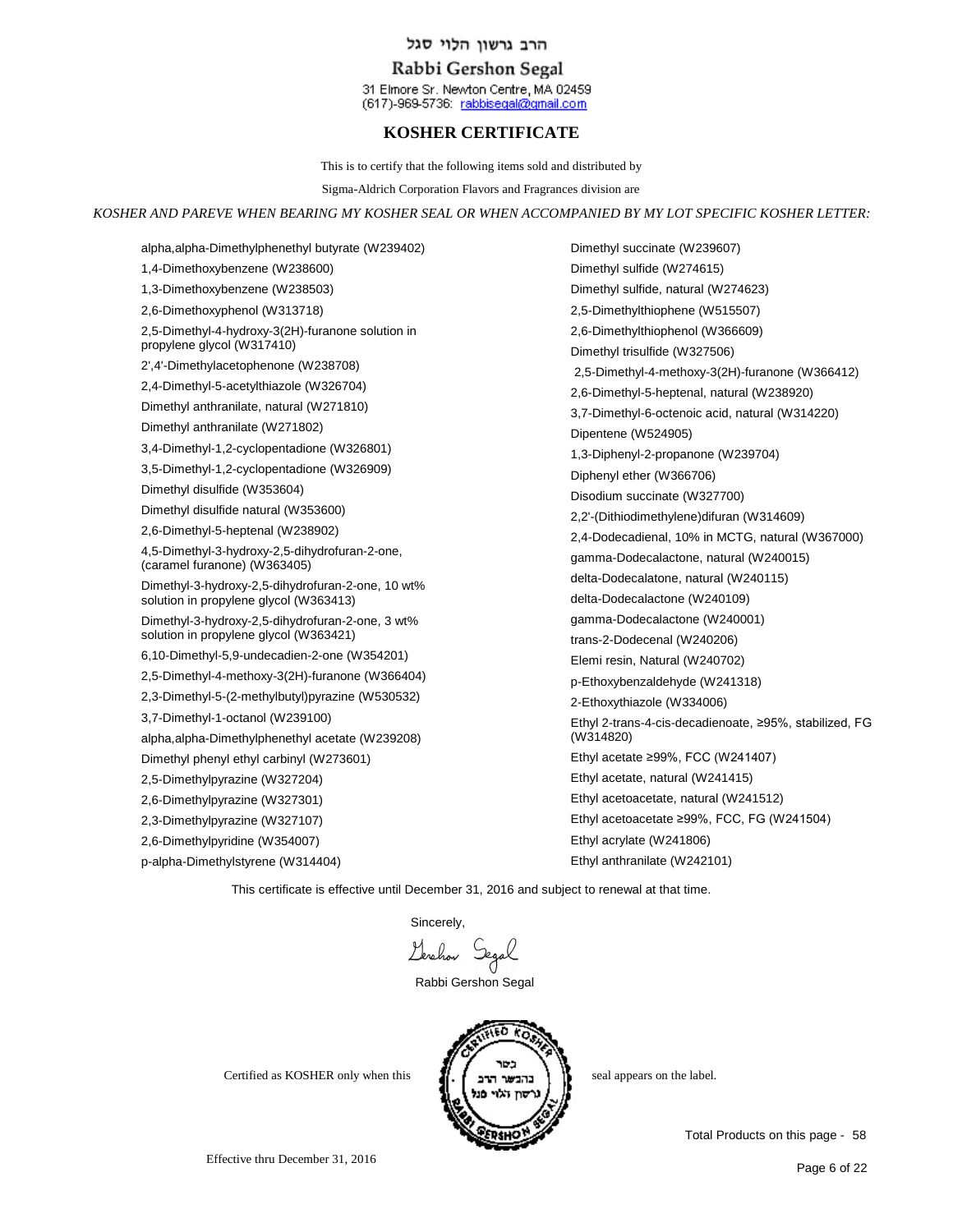## Rabbi Gershon Segal

31 Elmore Sr. Newton Centre, MA 02459 (617)-969-5736: rabbisegal@gmail.com

# **KOSHER CERTIFICATE**

This is to certify that the following items sold and distributed by

Sigma-Aldrich Corporation Flavors and Fragrances division are

#### *KOSHER AND PAREVE WHEN BEARING MY KOSHER SEAL OR WHEN ACCOMPANIED BY MY LOT SPECIFIC KOSHER LETTER:*

4-Ethylbenzaldehyde (W375608) Ethyl benzoate (W242209) Ethyl benzoate, natural (W242217) Ethyl trans-2-butenoate (W348600) Ethyl butyrate, natural (W242713) Ethyl butyrate (W242705) Ethyl cinnamate, natural (W243019) Ethyl cinnamate (W243000) Ethyl cyclopentenolone, natural (W315230) Ethyl trans-2,cis-4-decadienoate (W314803) Ethyl 2-trans-4-cis-decadienoate, natural (W314811) Ethyl decanoate, natural (W243213) Ethyl decanoate (W243205) Ethyl trans-2-decenoate (W364118) Ethyl dimethyl dioxolane acetate (W429420) Ethyl dimethyl dioxolane acetate, mixture of isomers (W429407) 2-Ethyl-3,5(or 6)-dimethylpyrazine (W314900) 5-Ethyl-2,3-dimethylpyrazine (W443406) 2-Ethylfenchol (W349100) Ethyl formate, natural (W243434) Ethyl formate (W243418) 2-Ethylfuran (W367303) Ethyl 3-(furfurylthio)propionate (W367400) Ethyl 2-furoate (W501301) Ethyl 3-(2-furyl)propanoate (W243507) 4-Ethylguaiacol (W243604) Ethyl heptanoate (W243701) Ethyl heptanoate, natural (W243728) Ethyl hexanoate, (ethyl caproate), natural (W243914) Ethyl hexanoate (W243906)

2-Ethyl-1-hexanol (W315109) Ethyl trans-3-hexenoate (W334200) 2-Ethylhexyl acetate (W514705) 2-Ethylhexyl salicylate, (Octyl salilcylate) (W514500) Ethyl 3-hydroxybutyrate (W342807) 3-Ethyl-2-hydroxy-2-cyclopenten-1-one, solution in propylene glycol (W315214) Ethyl 3-hydroxyhexanoate, (cis-jasmone) (W354503) 2-Ethyl-4-hydroxy-5-methyl-3(2H)furanone (W362301) 5-Ethyl-3-hydroxy-4-methyl-2(5h)-furanone, (maple furanone) (W315303) Ethyl isobutyrate (W242802) Ethyl isobutyrate, natural (W242810) N-Ethyl-2-isopropyl-5-methylcyclohexanecarboxamide (W345501) Ethyl isovalerate (W246301) Ethyl isovalerate, natural (W246328) Ethyl lactate, natural (W244015) Ethyl lactate (W244007) Ethyl laurate (W244104) Ethyl laurate, natural (W244112) Ethyl levulinate (W244201) Ethyl levulinate, natural (W244220) Ethyl maltol (W348708) Ethyl 2-mercaptopropionate (W327905) 2-Ethyl 3-methoxypyrazine (W514403) Ethyl 2-methylbutyrate, natural (W244317) Ethyl 2-methylbutyrate (W244309) Ethyl 2-methyl-4-pentenoate (W348902) Ethyl 3-methyl-3-phenylglycidate (W244406) 2-Ethyl-3-methylpyrazine (W315508) 2-Ethyl-5(6)-methylpyrazine (W315400)

This certificate is effective until December 31, 2016 and subject to renewal at that time.

Sincerely,

Gerahan Segal

Rabbi Gershon Segal



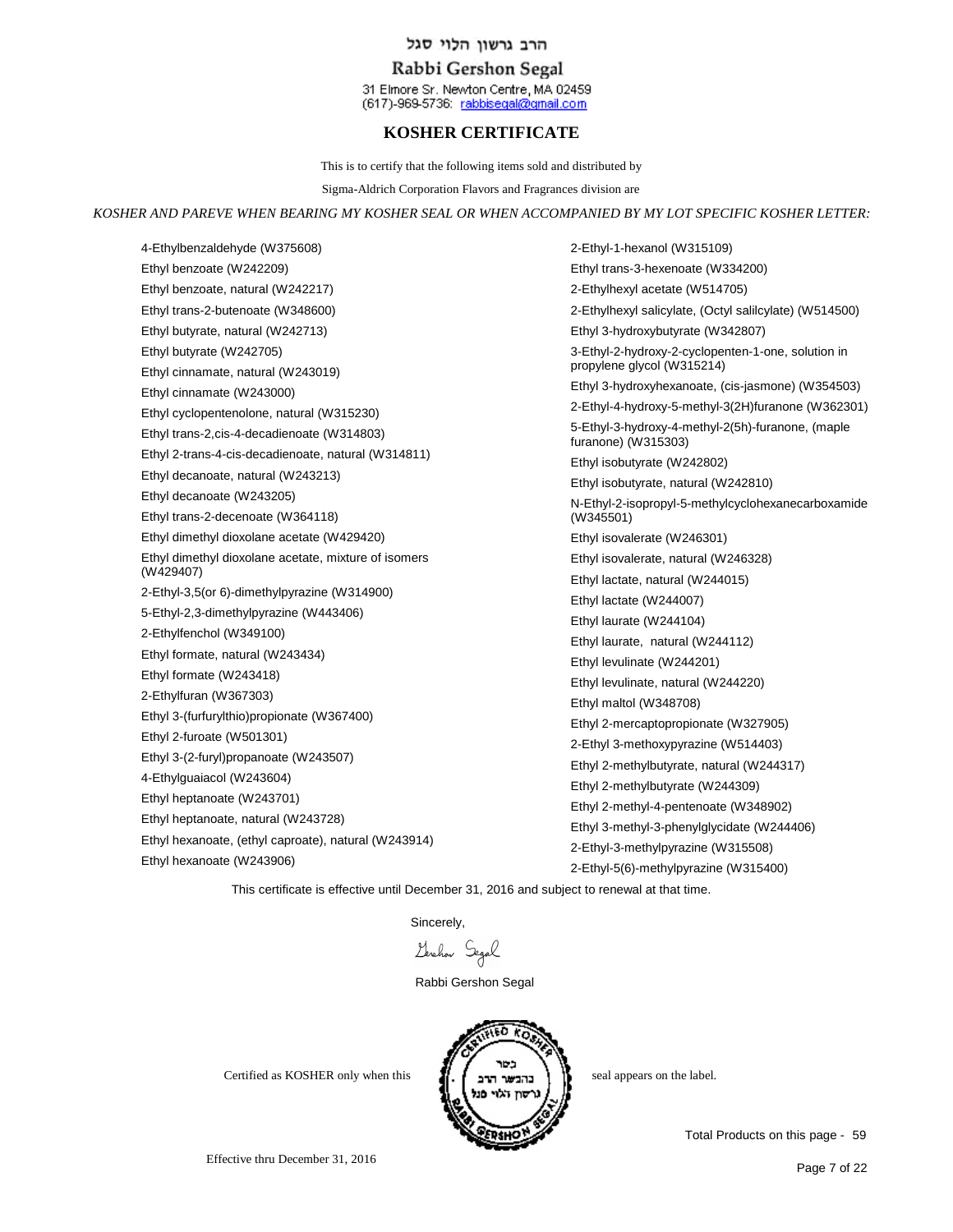## Rabbi Gershon Segal

31 Elmore Sr. Newton Centre, MA 02459 (617)-969-5736: rabbisegal@gmail.com

## **KOSHER CERTIFICATE**

This is to certify that the following items sold and distributed by

Sigma-Aldrich Corporation Flavors and Fragrances division are

#### *KOSHER AND PAREVE WHEN BEARING MY KOSHER SEAL OR WHEN ACCOMPANIED BY MY LOT SPECIFIC KOSHER LETTER:*

2-Ethyl-6-methylpyrazine, natural (W391915) 2-Ethyl-4-methylthiazole (W368008) Ethyl 3-(methylthio)propionate (W334308) Ethyl myristate, natural (W244511) Ethyl myristate (W244503) Ethyl nonanoate (W244708) Ethyl nonanoate, natural (W244740) Ethyl octanoate, natural (W244910) Ethyl octanoate (W244902) 4-Ethyloctanoic acid (W380008) Ethyl trans-4-octenoate (W526304) Ethyl trans-2-octenoate (W364304) Ethyl oleate, natural (W245000) Ethyl palmitate, natural (W245115) Ethyl palmitate (W245100) p-Ethylphenol (W315605) Ethyl phenylacetate (W245208) Ethyl phenylacetate, natural (W245230) Ethyl propionate (W245607) Ethyl propionate, natural (W245615) 2-Ethylpyrazine (W328103) 3-Ethylpyridine (W339407) Ethyl pyruvate, natural (W245712) Ethyl pyruvate ≥97% (W245735) Ethyl salicylate (W245801) Ethyl sorbate (W245909) 2-Ethylthiophenol (W334502) Ethyl trans-2-butenoate, natural (W348630) Ethyl valerate, natural (W246215) Ethyl valerate (W246204) Ethyl vanillin (W246409)

Ethyl vinyl ketone (W338206) Ethylene brassylate (W354309) 4-Ethylguaiacol, natural (W243615) Eucalyptol (W246506) Eucalyptus oil, natural (W246603) Eucalyptus oil (W246611) Eucalyptus oil, Citriodora (W523402) Eucalyptus oil, Radiata, Organic (W530089) Eugenol (W246700) Eugenol, natural (W246719) Eugenyl acetate (W246900) Eugenyl acetate (W246905) Evening primrose oil, Organic (W530165) Farnesene (W383902) Farnesol (W247804) L-Fenchone (W507709) Fenchyl alcohol (W248010) Fennel oil, sweet (W248207) Fenugreek absolute, natural (W248606) Fir needle oil, Canadian (W523518) Fir needle oil, Siberian (W519901) Flax seed oil, Organic (W530238) Formic acid (W248703) Frankincense oil, Organic (W281623) Fumaric acid (W248800) 2-Furanmethanethiol formate (W315818) Furfural, natural (W248924) Furfural (W248908) Furfuryl acetate, natural (W249017) Furfuryl acetate (W249009) Furfuryl alcohol (W249106)

This certificate is effective until December 31, 2016 and subject to renewal at that time.

Sincerely,

Lerchon Segal

Rabbi Gershon Segal



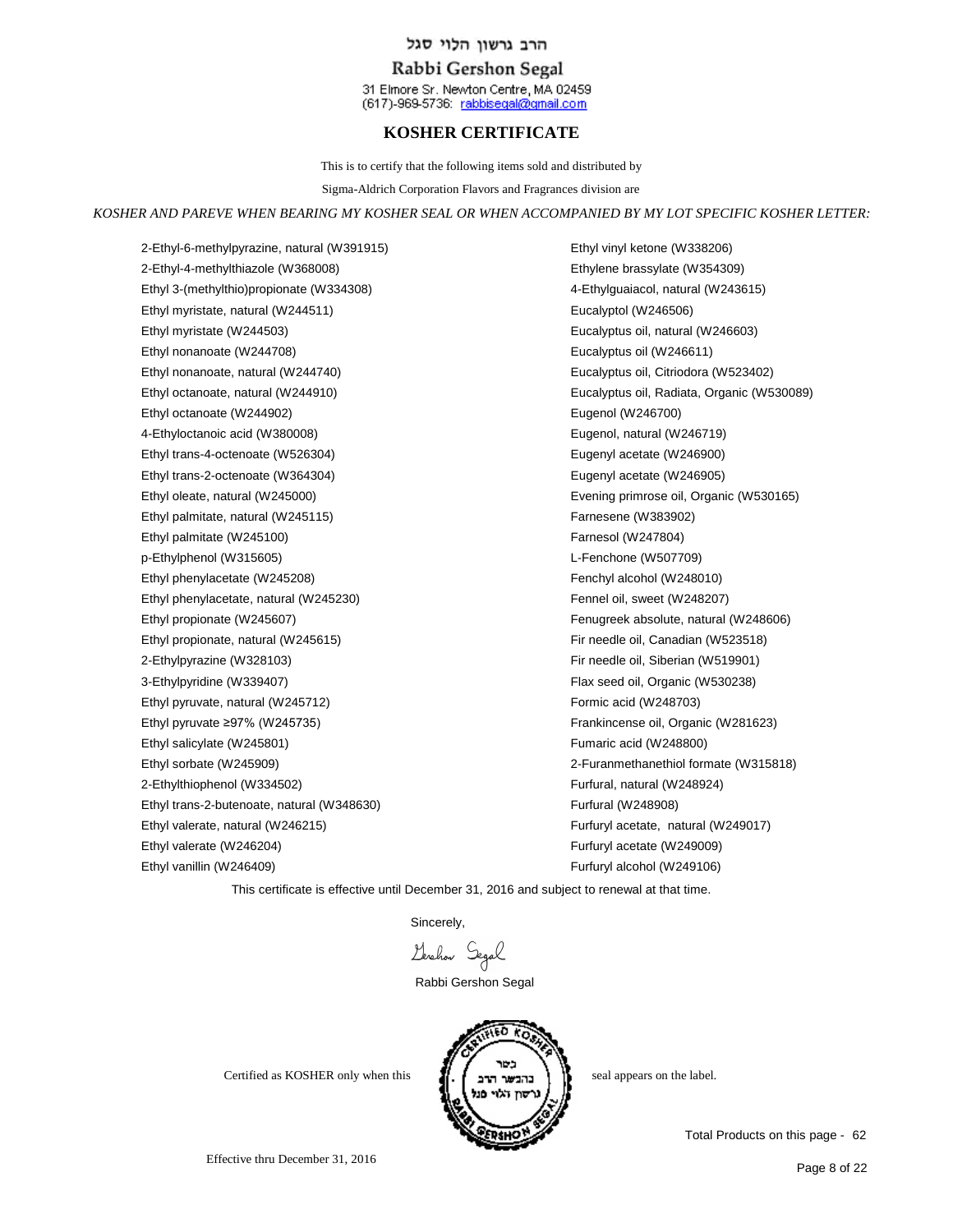## Rabbi Gershon Segal

31 Elmore Sr. Newton Centre, MA 02459 (617)-969-5736: rabbisegal@gmail.com

## **KOSHER CERTIFICATE**

This is to certify that the following items sold and distributed by

Sigma-Aldrich Corporation Flavors and Fragrances division are

#### *KOSHER AND PAREVE WHEN BEARING MY KOSHER SEAL OR WHEN ACCOMPANIED BY MY LOT SPECIFIC KOSHER LETTER:*

Furfuryl alcohol, natural (W249166) Furfuryl butyrate (W501700) Furfuryl mercaptan (W249300) Furfuryl mercaptan, natural (W249311) Furfuryl 3-methylbutanoate (W328308) Furfuryl methyl sulfide (W316008) Furfuryl propionate (W334618) 1-Furfurylpyrrole (W328405) Furfuryl thioacetate (W316202) Furfuryl thiopropionate (W334707) 1-Furfurylpyrrole (W328400) 3-(2-Furyl)acrolein (W249408) 2-Furyl methyl ketone (W316318) Fusel oil, natural (W249715) Garlic oil, Chinese (W250309) Garlic oil, Mexican (W530316) Genet absolute, natural (W250406) Geranic acid (W412101) Geraniol, natural (W250716) Geraniol (W250708) Geranium absolute, natural (W530376) Geranium extract, natural (W530382) Geranium oil, Chinese, natural (W250813) Geranyl acetate (W250902) Geranyl acetate, natural (W250910) Geranyl butyrate, natural (W251216) Geranyl butyrate (W251208) Geranyl caproate, natural (W251500) Geranyl formate (W251402) Geranyl isovalerate (W251801) Geranyl isovalerate, natural (W251820)

Geranyl phenylacetate (W251607) Geranyl propionate (W251704) Geranyl propionate, natural (W251700) Geranyl propionate, natural (W251712 ) Ginger oil, Natural (W252204) L-Glutamic acid (W328502) Glutaric dialdehyde, solution in water (W512303) Glycerol (W252506) Grapefruit oil (W253006) Guaiacol, Natural (W253200) Guaicwood acetate (W522007) Guaiacyl phenylacetate (W253502) Guaiac wood oil (W253405) Helichrysum oil, natural (W530394) trans,trans-2,4-Heptadienal (W316407) gamma-Heptalactone (W253901) 2,3-Heptanedione (W254304) Heptanoic acid (W334804) Heptanoic acid, natural (W334812) 2-Heptanol (W328800) 2-Heptanol (W328804) 2-Heptanone (W254401) 3-Heptanone (Ethyl butyl ketone) (W254509) 2-Heptanone, natural (W254430) cis-4-Heptenal (W328901) trans-2-Heptenal (W316504) cis-4-Heptenal solution in ethyl acetate, natural (W328915) cis-3-Hepten-1-ol (W519030) 3-Heptyl acetate, natural (W398000) Heptyl acetate, natural (W254711)

This certificate is effective until December 31, 2016 and subject to renewal at that time.

Sincerely,

Gershow Segal

Rabbi Gershon Segal



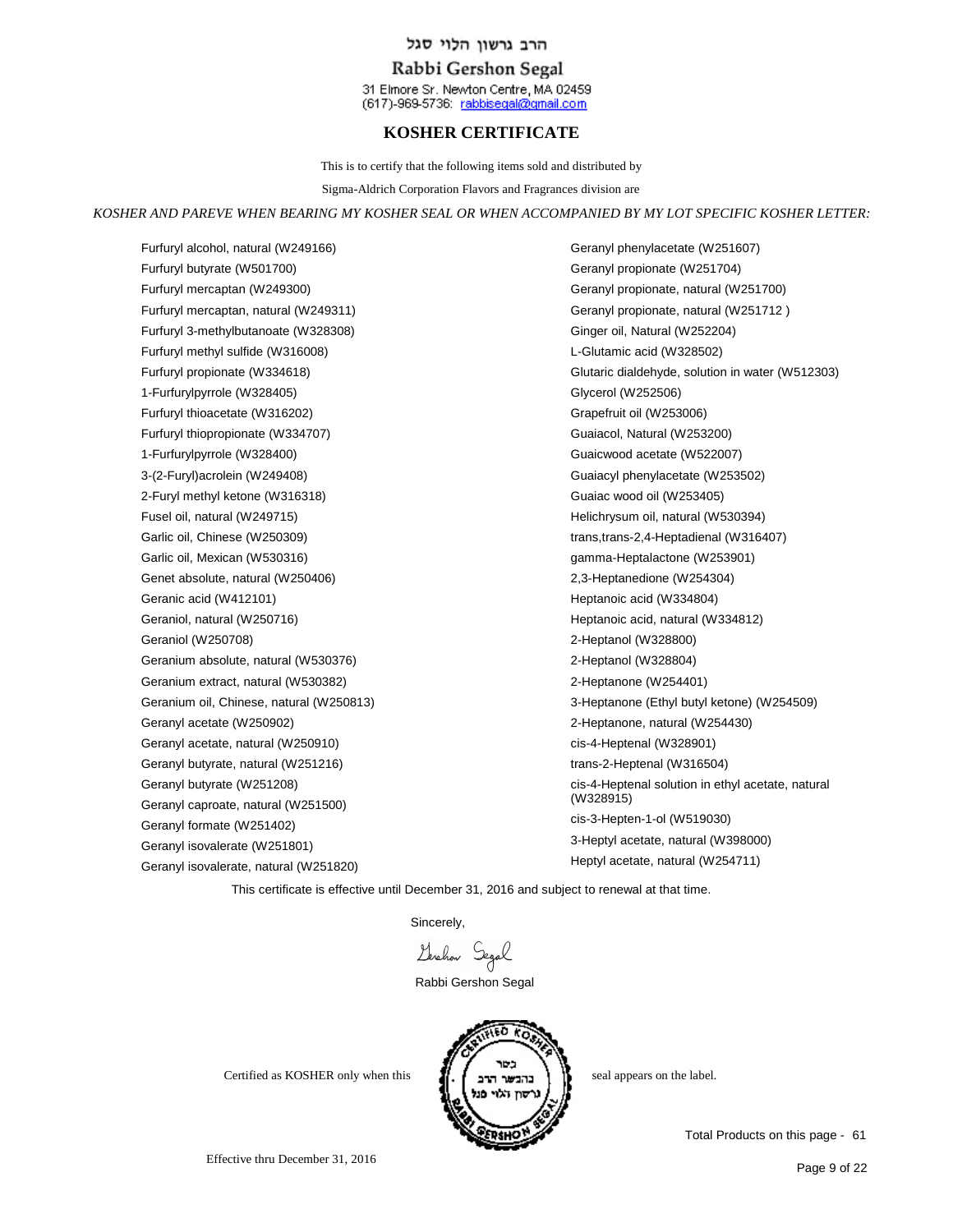## Rabbi Gershon Segal

31 Elmore Sr. Newton Centre, MA 02459 (617)-969-5736: rabbisegal@gmail.com

## **KOSHER CERTIFICATE**

This is to certify that the following items sold and distributed by

Sigma-Aldrich Corporation Flavors and Fragrances division are

#### *KOSHER AND PAREVE WHEN BEARING MY KOSHER SEAL OR WHEN ACCOMPANIED BY MY LOT SPECIFIC KOSHER LETTER:*

Heptyl acetate (W254703) Heptyl alcohol (W254800) Heptyl alcohol, natural (W254820) Heptyl butyrate (W254908) Heptyl formate (W255203) Heptyl Heptanoate, natural (W434100) trans,trans-2,4-Hexadien-1-ol (W392200) 2,4-Hexadienyl acetate (W413201) gamma-Hexalactone, natural (W255611) gamma-Hexalactone (W255602) Hexanal, Natural (W255726) Hexanal (W255718) 2,3-Hexanedione, natural (W255801) 3,4-Hexanedione (W316800) 3,4-Hexanedione (W316814) 2,3-Hexanedione (Acety butyryl) (W255807) 1,6-Hexanedithiol (W349518) Hexanoic acid (Caproic acid) ≥98%, FCC, FG (W255904) Hexanoic acid, natural (W255912) Hexanoic acid, natural, ≥98%, FCC (W255900) trans-2-Hexen-1-al natural (W256009) cis-3-Hexenal, 50 wt% solution in Triacetin (W256102) trans-2-Hexenal, natural (W256110) trans-2-Hexenal (W256005) trans-2-Hexenoic acid (W316903) trans-3-Hexenoic acid (W317004) 1-Hexen-3-ol (W360805) cis-2-Hexen-1-ol (W392405) trans-3-Hexen-1-ol (W507806) 4-Hexen-1-ol (W343005)

trans-3-Hexen-1-ol (W435600) cis-3-Hexen-1-ol, natural (W256323) cis-3-Hexen-1-ol (W256307) trans-2-Hexen-1-ol (W256218) cis-3-Hexenyl 2-methylbutanoate (W349700) trans-2-Hexenyl acetate (W256404) cis-3-Hexenyl acetate (W317101) cis-3-Hexenyl acetate, natural (W317128) cis-3-Hexenyl acetate, natural (W317100) cis-3-Hexenyl benzoate (W368806) trans-2-Hexenyl butryate (W392618) cis-3-Hexenyl butyrate (W340200) cis-3-Hexenyl butyrate, natural (W340210) cis-3-Hexenyl formate (W335304) cis-3-Hexenyl hexanoate (W340308) cis-3-Hexenyl cis-3-hexenoate (W368903) cis-3-Hexenyl isobutyrate (W392901) cis-3-Hexenyl lactate (W369004) cis-3-Hexenyl lactate, natural (W369020) cis-3-Hexenyl 2-methylbutanoate (W349704) 3-Hexenyl 3-methylbutanoate (W349801) cis-3-Hexenyl phenylacetate (W363308) cis-3-Hexenyl propionate (W393304) cis-3-Hexenyl salicylate (W509876) cis-3-Hexenyl tiglate (W393118) cis-3-Hexenyl valerate, natural (W393600) Hexyl acetate (W256501) Hexyl acetate, natural (W256528) Hexyl alcohol, natural (W256714) Hexyl alcohol (W256706) Hexyl benzoate (W369101)

This certificate is effective until December 31, 2016 and subject to renewal at that time.

Sincerely,

Gershow Segal

Rabbi Gershon Segal



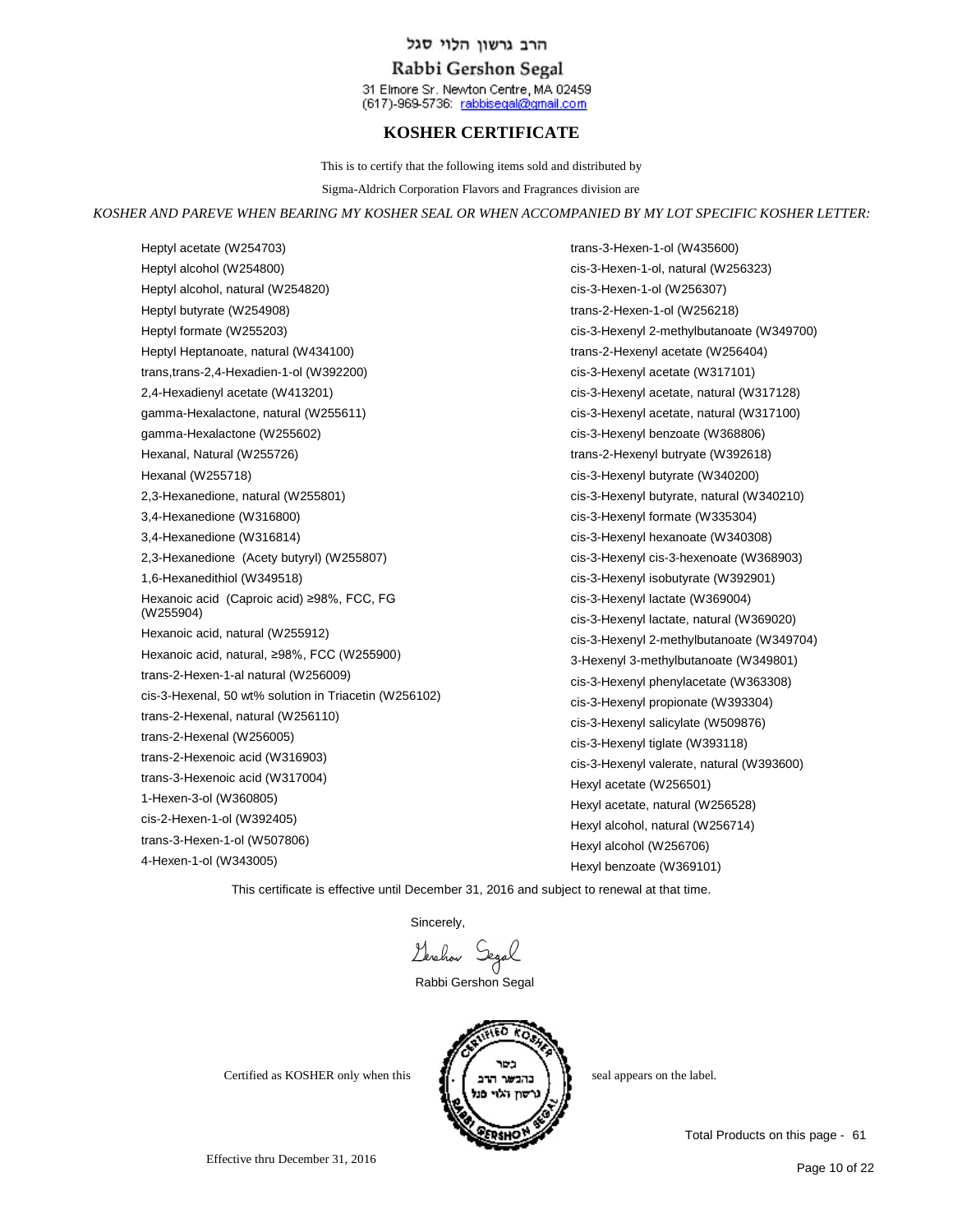## Rabbi Gershon Segal

31 Elmore Sr. Newton Centre, MA 02459 (617)-969-5736: rabbisegal@gmail.com

# **KOSHER CERTIFICATE**

This is to certify that the following items sold and distributed by

Sigma-Aldrich Corporation Flavors and Fragrances division are

#### *KOSHER AND PAREVE WHEN BEARING MY KOSHER SEAL OR WHEN ACCOMPANIED BY MY LOT SPECIFIC KOSHER LETTER:*

Hexyl trans-2-butenoate (W335401) Hexyl butyrate (W256803) Hexyl caproate, natural (W257215) alpha-Hexylcinnamaldehyde (W256900) Hexyl formate (W257001) Hexyl hexanoate (W257206) Hexyl isobutyrate, natural (W317215) Hexyl isobutyrate (W317209) Hexyl 2-methylbutanoate (W349909) Hexyl-2-methyl butyrate, natural (W349915) Hexyl octanoate (W257508) Hexyl propionate, natural (W257615) Hexyl propionate (W257605) Hexyl tiglate (W500909) Hexyl trans-2-butenoate, ≥95%, FCC (W335400) Hydrochloric acid, 32 st. solution , FCC (W530574) Hydrocinnamaldehyde (W288705) Hydroxyacetone (W446207) 4-Hydroxybenzaldehyde (W398403) 4-Hydroxybutanoic acid lactone (W329118) Hydroxycitronellal dimethyl acetal (W258504) 4-Hydroxy-2,5-dimethyl-3(2H)-furanone, solution in propylene glycol, Natural (W317411) 4-Hydroxy-2,5-dimethyl-3(2h)-furanone, (strawberry furanone) (W317403) 4-Hydroxy-2,5-dimethyl-3(2H)-furanone, Natural (W317454) 2-Hydroxy-4-methylbenzaldehyde (W369705) 4-Hydroxy-5-methyl-3-furanone, (chicory furanone) (W363501)

5-(Hydroxymethyl)furfural (W501808)

4-(p-Hydroxyphenyl)-2-butanone (raspberry ketone) (W258806) 4-(p-Hydroxyphenyl)-2-butanone (raspberry ketone), Natural (W258814) Hyssop oil, Organic (W259105) Immortelle absolute, natural (W259200) Indole (W259306) alpha-Ionone (W259403) alpha-Ionone, natural (W259411) beta-Ionone (W259500) beta-Ionone, natural (W259525) Isoamyl acetate (W205508) Isoamyl acetate, natural (W205532) Isoamyl alcohol (W205702) Isoamyl alcohol, natural (W205710) Isoamyl benzoate (W205818) Isoamyl butyrate (W206008) Isoamyl butyrate, natural (W206016) Isoamyl cinnamate (W206318) Isoamyl cinnamate, natural (W206326) Isoamyl hexanoate (W207500) Isoamyl hexanoate, natural (W207519) Isoamyl isobutyrate, natural (W350710) Isoamyl isobutyrate (W350702) Isoamyl isovalerate, natural (W208515) Isoamyl isovalerate (W208507) Isoamyl phenyl acetate, natural (W208100) Isoamyl propionate, natural (W208213) D-Isoascorbic acid (W241008) Isoborneol (W215805) Isobornyl acetate (W216003)

This certificate is effective until December 31, 2016 and subject to renewal at that time.

Sincerely,

Genehav Segal

Rabbi Gershon Segal



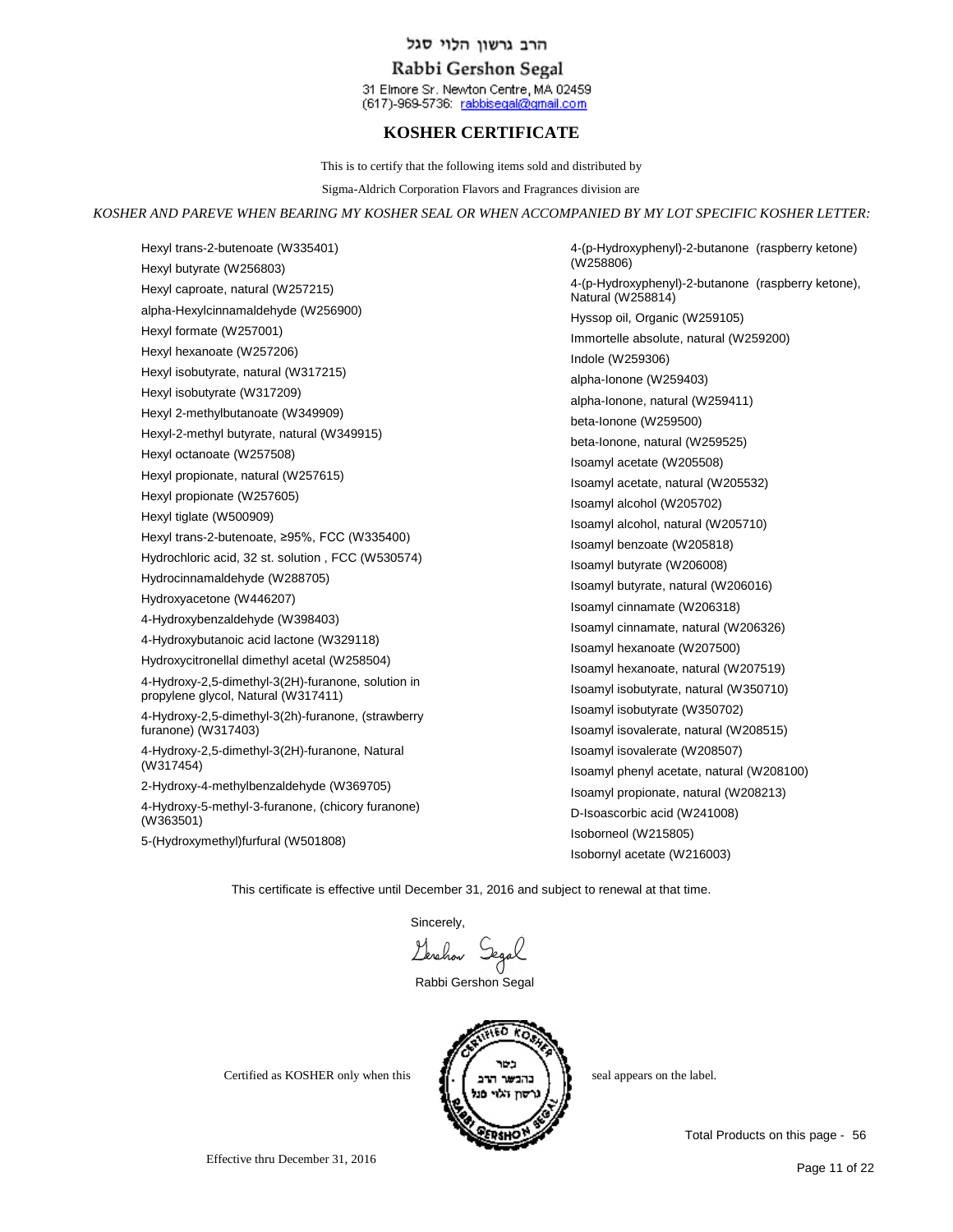## Rabbi Gershon Segal

31 Elmore Sr. Newton Centre, MA 02459 (617)-969-5736: rabbisegal@gmail.com

# **KOSHER CERTIFICATE**

This is to certify that the following items sold and distributed by

Sigma-Aldrich Corporation Flavors and Fragrances division are

#### *KOSHER AND PAREVE WHEN BEARING MY KOSHER SEAL OR WHEN ACCOMPANIED BY MY LOT SPECIFIC KOSHER LETTER:*

Isobutyl acetate, natural (W217514) Isobutyl acetate (W217506) Isobutyl alcohol, natural (W217913) Isobutyl benzoate (W218502) Isobutyl trans-2-butenoate, (Isobutyl crotonate) (W343218) Isobutyl butyrate (W218707) Isobutyl butyrate, natural (W218715) Isobutyl cinnamate (W219304) 5-Isobutyl-2,3-dimethylpyrazine (W530526) Isobutyl formate (W219703) Isobutyl hexanoate, natural (W220213) Isobutyl isobutyrate (W218901) Isobutyl isobutyrate, natural (W218928) Isobutyl isovalerate, natural (W336900) 2-Isobutyl-3-methoxypyrazine (W313203) 2-Isobutyl-3-methylpyrazine (W313300) Isobutyl phenylacetate (W221007) Isobutyl propionate (W221201) Isobutyl salicylate (W221309) 2-Isobutylthiazole (W313408) Isobutyl tiglate (W500704) Isobutyraldehyde, natural (W222011) Isobutyraldehyde (W222003) Isobutyric acid (W222208) Isobutyric acid, natural (W222216) Isoeugenol (W246808) Isoeugenol natural, 99%, FG (W246830) Isoeugenyl acetate (W247006) trans-Isoeugenyl benzyl ether (W369802) alpha-Isomethyl ionone (W271410)

Isophytol (W519200) 2-Isopropyl-4-methylthiazole (W355518) Isopropyl acetate (W292605) Isopropyl alcohol (W292907) Isopropyl alcohol natural, ≥98%, FG (W292912) p-Isopropylbenzyl alcohol (W293318) Isopropyl butyrate (W293504) Isopropyl cinnamate (W293903) 2-Isopropyl-5-methyl-2-hexenal (W340618) Isopropyl 2-methylbutyrate (W369918) Isopropyl myristate (W355690) Isopropyl tiglate (W322903) Isovaleraldehyde, natural (W269212) Isovaleraldehyde (W269204) Isovaleric acid, natural (W310212) Jasmin absolute (W259802) cis-Jasmone (W319600) Jojoba oil, Organic (W530293) Juniper oil, Organic (W260404) Juniperberry oil (W260401) Lactic acid (W261106) Lactic acid, natural (W261114) Lactone of cis Jasmone (W393713) Lauric acid (W261408) Lauric acid, natural (W261416) Lauric aldehyde, (aldehyde C-12), natural (W261513) Lauric aldehyde (W261505) Lauryl acetate (W261602) Lauryl alcohol (W261718) Lavender oil (W262218) Lavender oil, East European, Organic (W262235)

This certificate is effective until December 31, 2016 and subject to renewal at that time.

Sincerely,<br>Levelrow Segal

Rabbi Gershon Segal



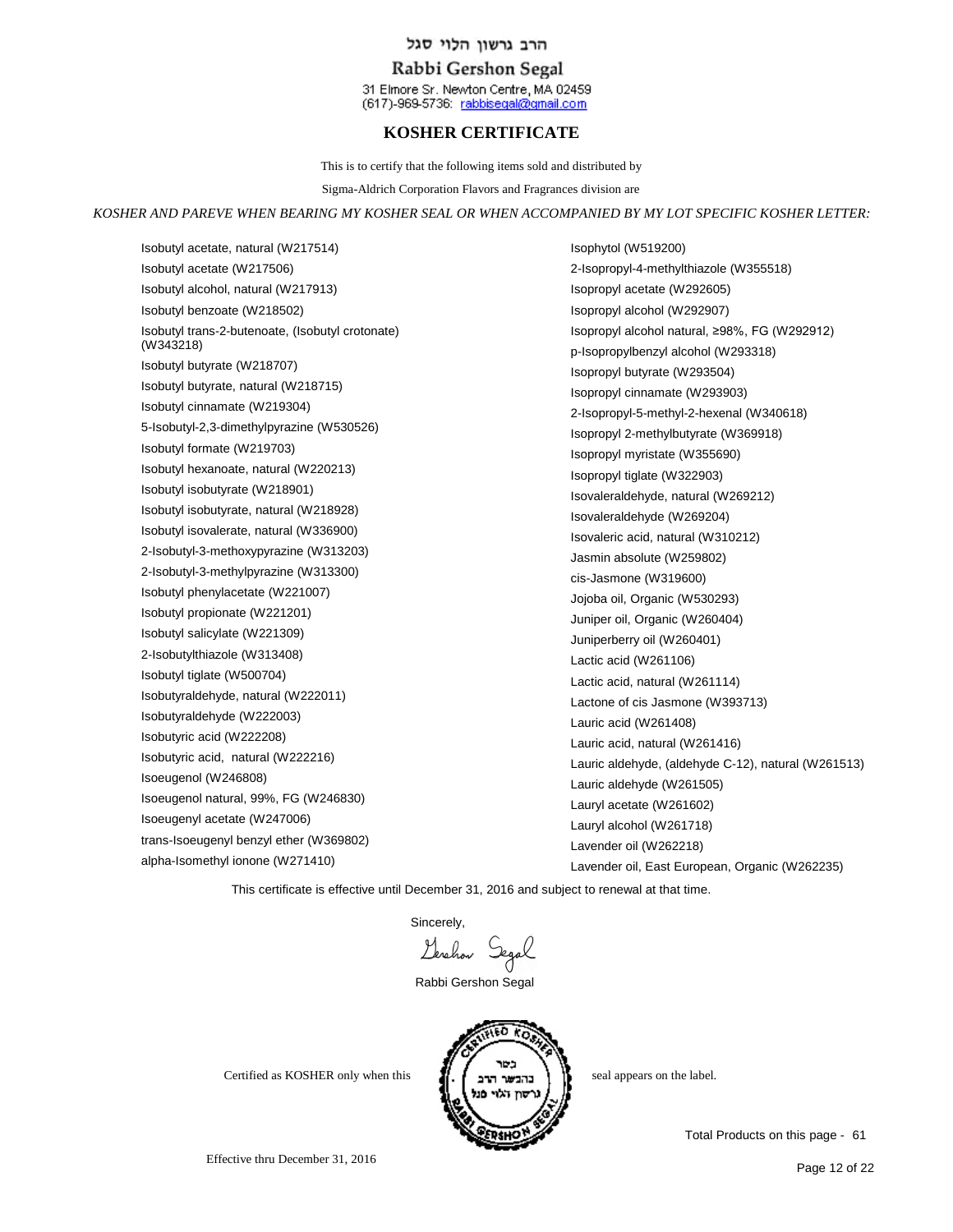## Rabbi Gershon Segal

31 Elmore Sr. Newton Centre, MA 02459 (617)-969-5736: rabbisegal@gmail.com

# **KOSHER CERTIFICATE**

This is to certify that the following items sold and distributed by

Sigma-Aldrich Corporation Flavors and Fragrances division are

#### *KOSHER AND PAREVE WHEN BEARING MY KOSHER SEAL OR WHEN ACCOMPANIED BY MY LOT SPECIFIC KOSHER LETTER:*

Lemon oil, Organic (W262533) Lemon oil, Argentina (W262501) Lemon oil, cold-pressed, California (W262528) Lemongrass oil, Organic (W262440) Lemongrass oil, East Indian, natural (W262404) Lemongrass oil, Guatemala, natural (W523100) L-Leucine, 99% FG (W329703) Levulinic acid (W262706) Levulinic acid, natural (W262701) Lime oil, Organic (W530106) Lime oil, expressed (W263117) Lime oil, Mexican, distilled, natural (W263109) (S)-(-)-Limonene (W504505) (R)-(+)-Limonene (W263303) Linalool (W263508) Linalool oxide, natural (W374600) L-Linalool, natural (W263500) L-Linalool, natural (W263516) Linalyl acetate, natural (W263613) Linalyl acetate (W263605) Linalyl benzoate (W263818) Linalyl butyrate (W263907) Linalyl formate (W264202) Linalyl propionate (W264504) Litsea cubeba oil (W517208) Litsea cubeba oil, Organic (W384606) Lovage oil, natural (W265101) Macadamia oil, Organic (W530179) Marjoram oil, Organic (W266309) DL-Malic acid (W265501)

Maltol, natural (W265624)

Maltol (W265608) Maltyl isobutyrate (W346209) Mandarin oil, Italian (W265713) Mandarin green oil, Organic (W265734) Marjoram oil (W523208) Massoia Lactone, 95% (W374400) p-Mentha-8-thiol-3-one, natural (W317713) p-Mentha-8-thiol-3-one, mixure of cis and trans (W317705) Menthol, natural (W266523) L-Menthol (W266590) DL-Menthol (W266507) L-Menthone (W266701) DL-Menthyl acetate (W266809) l-Menthyl acetate, natural (W266825) 3-Mercapto-3-methylbutanone (W385409) 2-Mercapto-3-butanol, mixture of isomers (W350206) 3-Mercapto-2-butanone (W329800) 3-Mercaptohexyl acetate (W385101) 2-, 3-, and 10-mercaptopinane (W350303) 2-Mercaptopropionic acid (W318000) Methional, natural (W274711) 2-Methoxy-4-methylphenol, Natural (W267112) o-Methoxycinnamaldehyde (W318108) 2-Methoxy-3(5 or 6)-isopropylpyrazine (W335800) 2-Methoxy-4-methylphenol, (4-methyl guaiacol) (W267104) 2-Methoxy-3-(1-methylpropyl)pyrazine (W343307) 2-Methoxy-3-methylpyrazine (W318302) 4-(p-Methoxyphenyl)-2-butanone, (anisyl acetone) (W267201) 1-(p-Methoxyphenyl)-2-propanone (W267406)

This certificate is effective until December 31, 2016 and subject to renewal at that time.

Sincerely,

Gerchan Segal

Rabbi Gershon Segal



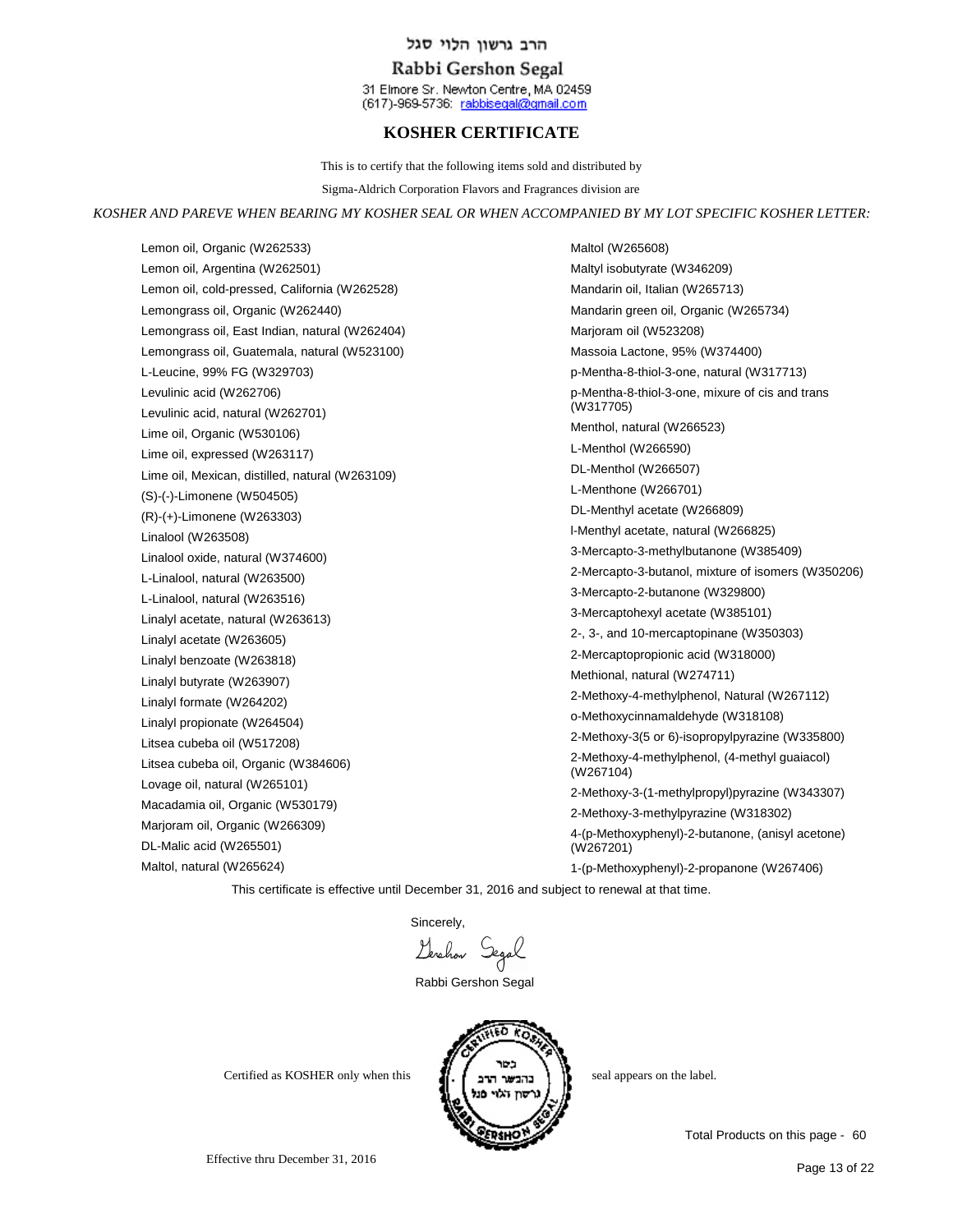## Rabbi Gershon Segal

31 Elmore Sr. Newton Centre, MA 02459 (617)-969-5736: rabbisegal@gmail.com

# **KOSHER CERTIFICATE**

This is to certify that the following items sold and distributed by

Sigma-Aldrich Corporation Flavors and Fragrances division are

#### *KOSHER AND PAREVE WHEN BEARING MY KOSHER SEAL OR WHEN ACCOMPANIED BY MY LOT SPECIFIC KOSHER LETTER:*

2-Methoxy-4-propylphenol (W359807) 2-Methoxypyrazine (W330205) 2-Methoxy-4-vinylphenol (W267511) 2-Methoxy-3(5 or 6)-isopropylpyrazine (W335809) 2-Methoxycinnamaldehyde, natural (W318101) Methyl (methylthio)acetate, FG (W400301) Methyl acetate, natural (W267619) 4'-Methylacetophenone (W267708) Methyl p-anisate (W267902) 2-Methylanisole (W268003) 4-Methylanisole (W268100) Methyl anthranilate, natural (W268224) Methyl anthranilate (W268208) Methyl anthranilate, natural (W268216) Methyl benzoate, natural (W268313) alpha-Methylbenzyl acetate (W268402) alpha-Methylbenzyl alcohol (W268518) alpha-Methylbenzyl butyrate (W268607) alpha-Methylbenzyl propionate (W268909) 4-Methylbiphenyl (W318604) 3-Methyl-2-butanethiol (W330418) 2-Methyl-1-butanol, Natural (W399817) trans-2-Methyl-2-butenal (W340707) trans-2-Methyl-2-butenoic acid, (Tiglic acid) (W359904) 2-Methyl-3-buten-2-ol, (dimethylvinylcarbinol) (W503908) 3-Methyl-2-buten-1-ol (W364703) 2-Methylbutyric acid (W269506) 2-Methylbutyl acetate, natural (W364428) 2-Methylbutyl acetate (W364401)

2-Methylbutyl isovalerate (W350605)

3-Methylbutyl 2-methylbutanoate (W350508) 3-Methylbutyl 2-methylbutanoate, natural (W350516) 2-Methylbutyl 2-methylbutyrate, natural (W335916) 2-Methylbutyl 2-methylbutyrate (W335908) Methyl p-tert-butylphenylacetate (W269018) 2-Methylbutyraldehyde ≥95%, FG (W269107) Methyl butyrate, natural (W269328) Methyl butyrate (W269301) 2-Methylbutyric acid, natural (W269514) alpha-Methylcinnamaldehyde (W269700) Methyl cinnamate, natural (W269816) Methyl trans-cinnamate (W269808) 6-Methylcoumarin (W269905) 3-Methyl-2-cyclohexen-1-one (W336009) Methyl cyclopentenolone, natural (W270015) Methyl cyclopentenolone (W270008) Methyl cyclopentenolone, hydrate, natural (W270036) Methyl Cyclopentenolone (W555016) gamma-Methyl Decalactone (W378621) 5H-5-Methyl-6,7-dihydrocyclopenta[b]pyrazine (W330604) Methyl dihydrojasmonate (W340804) 2-Methyl-3(5 or 6)-ethoxypyrazine (W356905) Methyl eugenol (W247502) 2-Methylfuran (W417901) 2-Methyl-3-furanthiol (W318809) 2-Methyl-3-furanthiol acetate (W397301) 5-Methylfurfural (W270202) Methyl furfuryl disulfide (W336203) Methyl 2-furoate, natural (W270327)

2-Methylbutyl isovalerate, natural (W350613)

This certificate is effective until December 31, 2016 and subject to renewal at that time.

Sincerely,

Lerchon Segal

Rabbi Gershon Segal





Total Products on this page - 60

Effective thru December 31, 2016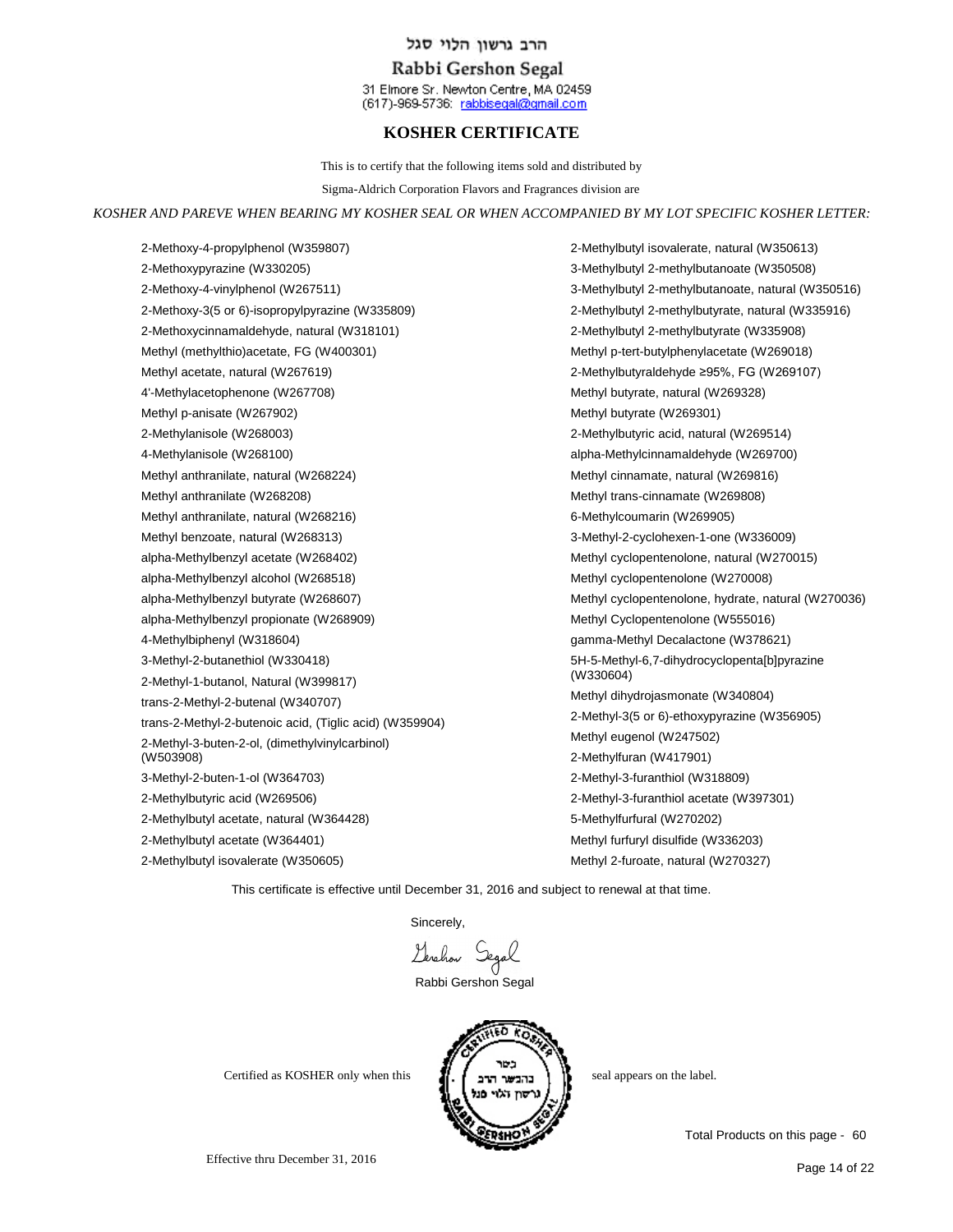## Rabbi Gershon Segal

31 Elmore Sr. Newton Centre, MA 02459 (617)-969-5736: rabbisegal@gmail.com

# **KOSHER CERTIFICATE**

This is to certify that the following items sold and distributed by

Sigma-Aldrich Corporation Flavors and Fragrances division are

#### *KOSHER AND PAREVE WHEN BEARING MY KOSHER SEAL OR WHEN ACCOMPANIED BY MY LOT SPECIFIC KOSHER LETTER:*

Methyl 2-furoate (W270318) Methyl heptanoate (W270504) 2-Methylheptanoic acid (W270601) 5-Methyl-2-hepten-4-one (W376108) 6-Methyl-5-hepten-2-one (W270709) 6-Methyl-5-hepten-2-one, natural (W270733) 5-Methyl-2-hepten-4-one, solution, natural (W376109) Methyl hexanoate, (methyl caproate), natural (W270814) 2-Methylhexanoic acid (W319104) Methyl trans-3-hexenoate (W336408) Methyl 4-hydroxybenzoate (W271004) Methyl 3-hydroxyhexanoate (W350818) Methyl isobutyrate 99%, FG (W269409) Methyl isoeugenol (W247618) 2-Methyl-3-(p-isopropylphenyl)propionaldehyde (W274305) Methyl isovalerate (W275301) Methyl jasmonate (W341002) Methyl laurate, natural (W271511) Methyl 2-methoxybenzoate (W271705) 1-Methyl-3-methoxy-4-isopropylbenzene (W343609) Methyl 2-methylbutyrate, natural (W271926) Methyl 2-methylbutyrate (W271918) Methyl 2-methyl-3-furyl disulfide (W357308) 2-Methyl-3-methylthiofuran (W394904) Methyl 3-(methylthio)propionate (W272000) Methyl myristate (W272205) 1-Methylnaphthalene (W319309) Methyl beta-naphthyl ketone (W272302) Methyl nicotinate (W370908) Methyl nonanoate (W272418)

4-Methylnonanoic acid (W357405) Methyl trans-2-nonenoate (W272507) Methyl 3-nonenoate (W371009) Methyl 2-nonynoate (W272604) Methyl octanoate (W272809) 4-Methyloctanoic acid (W357502) Methyl trans-2-octenoate (W371203) Methyl 2-octynoate (W272906) 2-Methylpentanoic acid (W275409) 3-Methylpentanoic acid (W343706) 4-Methylpentanoic Acid (W346306) 3-Methyl-3-pentanol (W508209) 3-Methyl-1-pentanol (W376205) 4-Methyl-2-pentanone, (methyl isobutyl ketone) (W273104) 2-Methyl-2-pentenal (W319406) 2-Methyl-4-pentenoic acid (W351105) trans-2-methyl-2-pentenoic acid, natural (W319540) Methyl phenylacetate (W273309) 5-Methyl-2-phenyl-2-hexenal (W319902) 4-Methyl-1-phenyl-2-pentanone (W274003) 4-Methyl-2-phenyl-2-pentenal (W320005) 1-Methylpiperidine (W510211) 2-Methyl-1-propanethiol (W387401) Methyl propionate (W274208) Methyl propyl disulfide (W320102) 2-Methyl-4-propyl-1,3-oxathiane (W357804) 2-Methylpyrazine (W330906) Methyl 2-pyrrolyl ketone (W320218) 5-Methylquinoxaline (W320307) Methyl salicylate (W274518)

This certificate is effective until December 31, 2016 and subject to renewal at that time.

Sincerely,<br>Levelhow Segal

Rabbi Gershon Segal



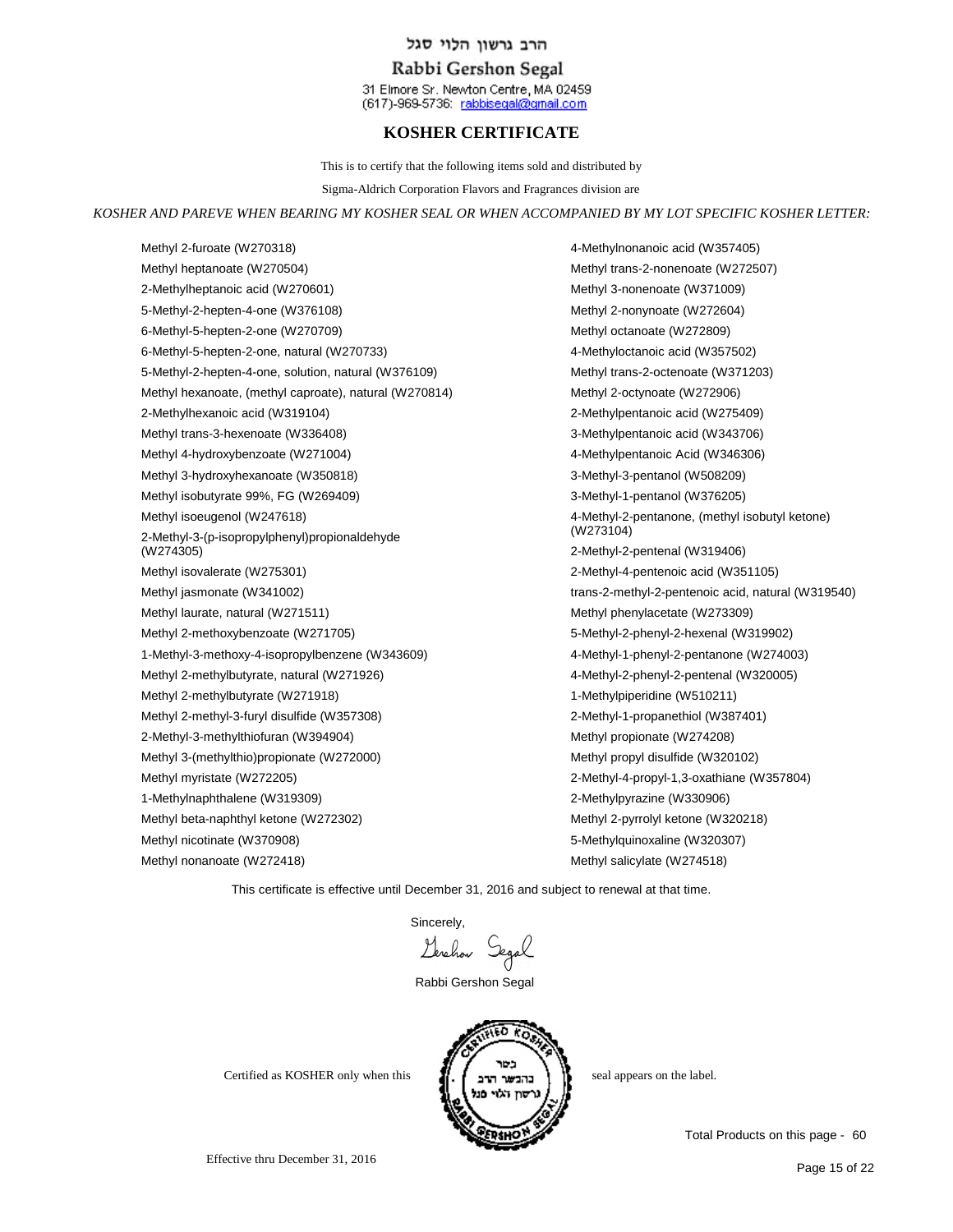## Rabbi Gershon Segal

31 Elmore Sr. Newton Centre, MA 02459 (617)-969-5736: rabbisegal@gmail.com

# **KOSHER CERTIFICATE**

This is to certify that the following items sold and distributed by

Sigma-Aldrich Corporation Flavors and Fragrances division are

#### *KOSHER AND PAREVE WHEN BEARING MY KOSHER SEAL OR WHEN ACCOMPANIED BY MY LOT SPECIFIC KOSHER LETTER:*

Methyl Salicylate, natural (US), ≥95% (W274502) 2-Methyltetrahydrofuran-3-one (W337307) 2-Methyl-3-tetrahydrofuranthiol (W378704) 2-Methyltetrahydrothiophen-3-one (W351202) 4-Methylthiazole (W371602) 4-Methyl-5-thiazoleethanol (W320404) 4-Methyl-5-thiazoleethanol acetate (W320501) S-Methyl thioacetate, natural (W387619) 3-(Methylthio)butanal (W337404) 4-(Methylthio)butanol (W360007) 4-Methylthio-2-butanone (W337501) Methyl thiobutyrate (W331007) Methyl thiobutyrate natural (W331015) Methyl 2-thiofuroate (W331104) 3-(Methylthio)-1-hexanol (W343803) 3-(Methylthio)hexyl acetate (W378917) 4-Methylthio-4-methyl-2-pentanone (W337609) (Methylthio)methylpyrazine (W320803) 5-Methyl-2-thiophenecarboxaldehyde (W320900) 3-(Methylthio)-1-propanol (W341509) 3-(Methylthio)propionaldehyde (W274704) 3-(Methylthio)propyl isothiocyanate (W331201) Methyl valerate (W275204) Methyl vanillate (W510319) 4-Methyl-5-vinylthiazole (W331309) 2-Methyl-1-butanol ≥99% (W399809) 2-Methyl-2-Pentenoic Acid, natural (W319519) 5-Methyl-2-phenyl-2-hexenal (W319912) 2-Methylbutyl 2-methylbutyrate, natural (W335900) 2-Methylfuran ≥98% (W417902) 2-Methylfuran ≥98% (W417920)

2-Methyltetrahydrofuran-3-one, natural (W337330) 2-Methyltetrahydrothiophen-3-one, ≥97% (W351200) Bis(methylthio)methane (W387800) 2-Methylthio pyrazine (W323130) 4-(Methylthio)butanol, 97% (W360000) Mimosa absolute (W275506) Myrcene (W276200) Myristic acid (W276405) Myristic acid, natural (W276413) (1R)-(-)-Myrtenal (W339504) (1R)-(-)-Myrtenol (W343900) Myrtenyl acetate (W376507) Neohesperidin dihydrochalcone (W381101) Nerol (W277002) Neroli extract, (bitter orange flower extract), natural (W530412) Neroli oil, Morocco (W277126) Nerolidol mixture of cis and trans, ≥97%, FCC, FG (W277207) Nerolin bromelia (W276804) Neryl acetate (W277304) Neryl acetate, natural (W277315) Neryl isobutyrate (W277509) Neryl isovalerate (W277800) trans,trans-2,4-Nonadienal (W321206) trans-2,cis-6-Nonadienal (W337706) trans,trans-2,6-Nonadienal (W376604) trans-2,cis-6-Nonadien-1-ol (W278009) trans-2,cis-6-Nonadienyl acetate (W395218) gamma-Nonalactone, (aldehyde C-18) (W278106) delta-Nonalactone (W335606)

This certificate is effective until December 31, 2016 and subject to renewal at that time.

Sincerely,

Geraham Segal

Rabbi Gershon Segal



Certified as KOSHER only when this  $\prod_{n=1}^{\infty}$   $\prod_{n=1}^{\infty}$  seal appears on the label.

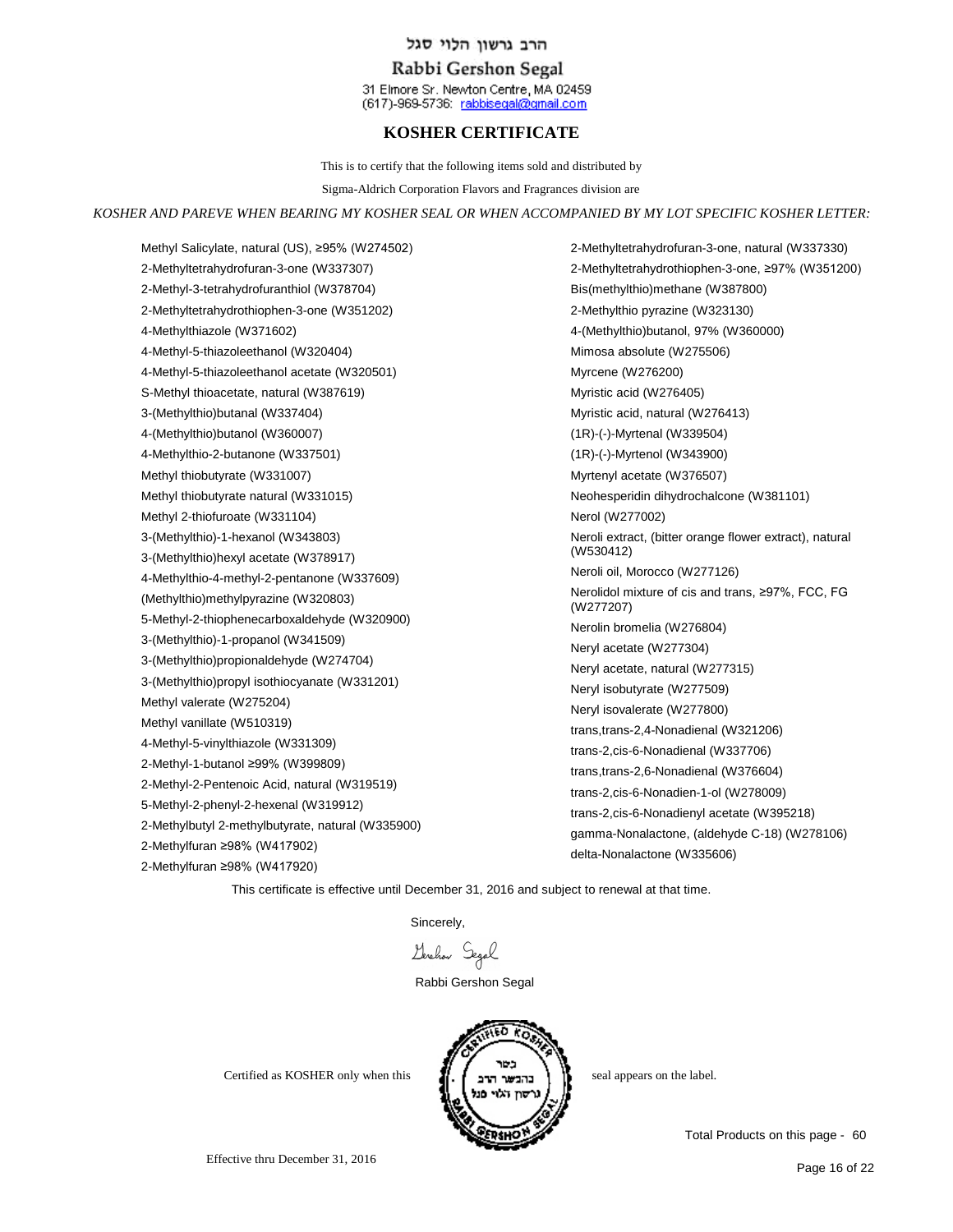## Rabbi Gershon Segal

31 Elmore Sr. Newton Centre, MA 02459 (617)-969-5736: rabbisegal@gmail.com

# **KOSHER CERTIFICATE**

This is to certify that the following items sold and distributed by

Sigma-Aldrich Corporation Flavors and Fragrances division are

#### *KOSHER AND PAREVE WHEN BEARING MY KOSHER SEAL OR WHEN ACCOMPANIED BY MY LOT SPECIFIC KOSHER LETTER:*

Nonanal, (aldehyde C-9) (W278203) Nonanal, natural (W278220) 1,9-Nonanedithiol (W351318) Nonanoic acid (W278408) Nonanoic acid, natural (W278430) gamma Nonanoic lactone, natural (W278140) 2-Nonanone (W278505) 2-Nonanone, Natural (W278513) 3-Nonanone, (ethyl hexyl ketone)) (W344001) 3-Nonanone, Natural (W344015) trans-2-Nonenal (W321303) cis-6-Nonenal (W358002) trans-2-Nonen-1-ol (W337900) cis-6-Nonen-1-ol (W346500) cis-2-Nonen-1-ol (W372005) 3-Nonen-2-one, 10% in EtOH, natural (W395500) Nonyl alcohol (W278904) Nutmeg oil, East Indian (W279307) Nutmeg extract, natural (W530427) 2,4-Octadienal (W372102) delta-Octalactone FCC (W321405) gamma-Octalactone ≥97%, FCC, FG (W279609) gamma-Octalactone, natural (W279617) Octanal, natural (W279714) Octanal (W279706) 1,8-Octanedithiol (W351407) Octanoic acid, natural (W279927) Octanoic acid ≥98%, FG (W279900) 1-Octanol (W280003) 1-Octanol, natural (W280011) 2-Octanol (W280100)

3-Octanol, natural (W358126) 3-Octanol (W358118) 2-Octanol, natural (W280110) 3-Octanone (W280305) 2-Octanone (W280208) 2-Octanone, natural (W280220) trans-2-Octenal (W321508) cis-5-Octen-1-ol (W372218) 1-Octen-3-ol (W280518) 1-Octen-3-ol, natural (W280523) trans-2-Octen-1-ol (W388718) trans-3-Octen-2-one (W341606) 1-Octen-3-one, 50 wt% in 1-octen-3-ol (W351504) 1-Octen-3-yl acetate (W358207) 1-Octen-3-yl butyrate (W361208) Octyl acetate (W280607) 3-Octyl acetate, natural (W358315) 3-Octyl acetate (W358304) Octyl butyrate (W280704) Octyl butyrate, natural (W280712) Octyl formate (W280909) Octyl isobutyrate (W280801) Octyl octanoate (W281107) Octyl propionate (W281301) Oleic acid, Natural (W281506) Olibanum oil (W281611) Olive oil, extra virgin, Organic (W530191) Onion oil, Dutch (W281719) Onion oleoresin (W281799) Opoponax oil, natural (W522600) Orange flower absolute, natural (W281800)

This certificate is effective until December 31, 2016 and subject to renewal at that time.

Sincerely,

Lerchon Segal

Rabbi Gershon Segal



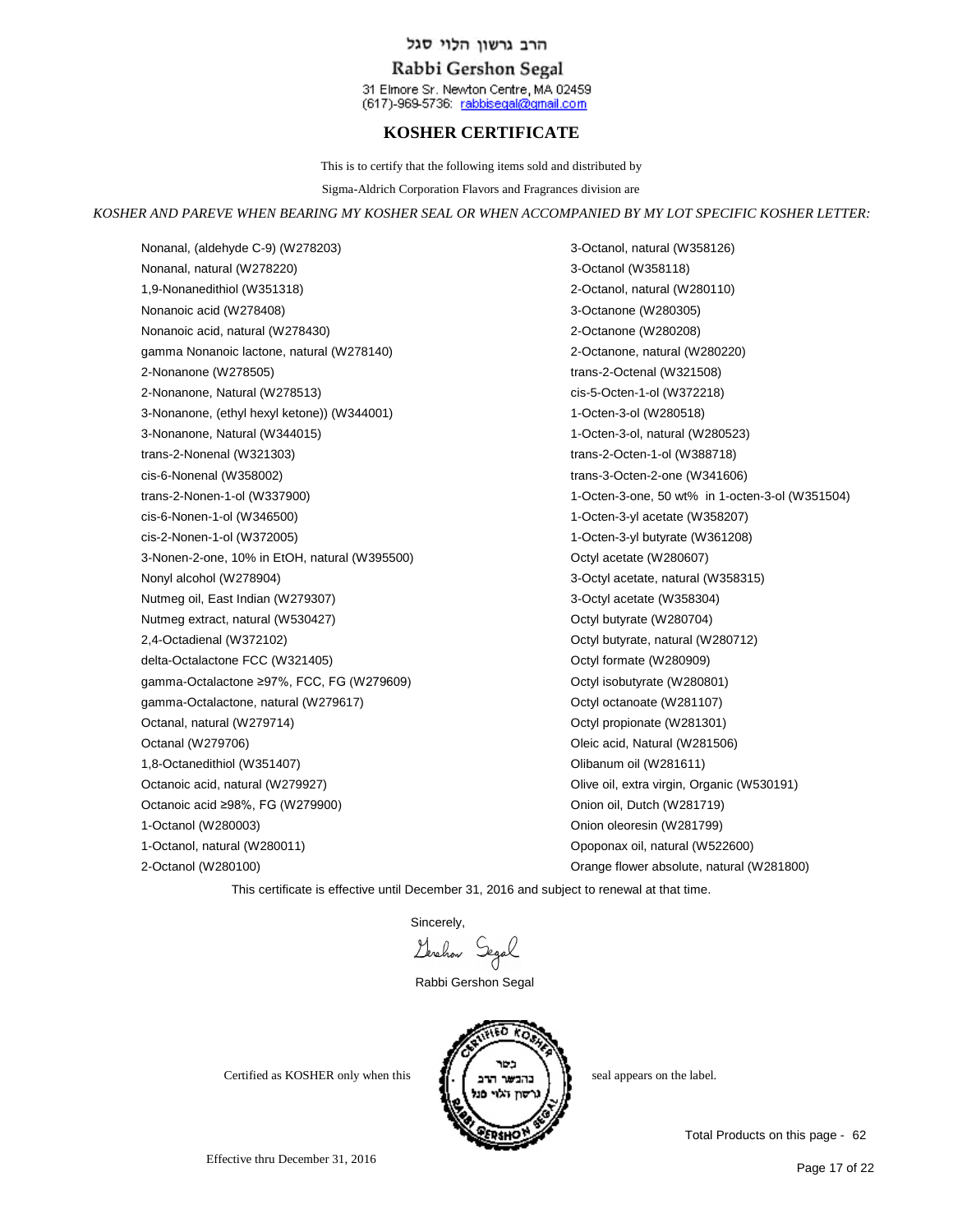## Rabbi Gershon Segal

31 Elmore Sr. Newton Centre, MA 02459 (617)-969-5736: rabbisegal@gmail.com

# **KOSHER CERTIFICATE**

This is to certify that the following items sold and distributed by

Sigma-Aldrich Corporation Flavors and Fragrances division are

#### *KOSHER AND PAREVE WHEN BEARING MY KOSHER SEAL OR WHEN ACCOMPANIED BY MY LOT SPECIFIC KOSHER LETTER:*

Orange oil, Brazil (W282537) Orange oil, cold-pressed, California, natural (W282510) Orange oil, midseason, Florida (W282529) Orange oil, sweet, Organic (W282401) Orange terpenes (W522708) Origanum oil (W282812) Orris concrete (W282928) 2-Oxobutyric acid (W372307) 4-Oxoisophorone (2,2,4-Trimethyl-1,3-dioxolane) (W342106) Palmitic acid (W283207) Palmitic acid, natural (W283215) Parsley leaf extract, natural (W530432) Patchouli oil (W283800) Patchouli oil, Organic (W283823) Pentadecalactone (W284009) 2-Pentadecanone (W372404) 2,3-Pentanedione, (acetyl propionyl) (W284106) 2,3-Pentanedione, (acetyl propionyl), natural (W284114) 2-Pentanol (W331600) 3-Penten-2-one (W341720) trans-2-Pentenal (W321818) 4-Pentenoic acid (W284300) 1-Penten-3-ol (W358401) cis-2-Penten-1-ol (W430500) 3-Penten-2-one (W341703) 2-Pentyl butyrate (W389323) 2-Pentylfuran, natural (W331715) 2-Pentylfuran (W331708) Peppermint oil (W284815) Peppermint oil, redistilled (W284807)

Peppermint oil, terpeneless (W284831) Peppermint oil, triple distilled (W284823) Peppermint oil, Organic (W284843) (S)-(-)-Perillaldehyde (W355704) (S)-(-)-Perillyl alcohol (W266418) Petitgrain oil, Organic (W530183) Petitgrain oil, Paraguay (W523607) alpha-Phellandrene (W285609) alpha-Phellandrene, natural, mixture of enantiomers (W285611) Phenethyl acetate (W285706) Phenethyl acetate, natural (W285714) Phenethyl alcohol, natural (W285811) Phenethyl alcohol (W285803) Phenethyl anthranilate (W285900) Phenethyl benzoate (W286001) Phenethyl butyrate (W286109) Phenethyl cinnamate (W286303) Phenethyl formate (W286400) Phenethyl 2-furoate (W286508) Phenethyl hexanoate (W322105) Phenethyl isobutyrate (W286206) 2-Phenethyl isothiocyanate (W401404) Phenethyl isovalerate (W287105) Phenethyl 2-methylbutyrate (W363200) Phenethyl phenylacetate (W286605) Phenethyl propionate (W286702) Phenethyl salicylate (W286818) Phenethyl tiglate (W287008) Phenol (W322318) Phenol, natural (W322340)

This certificate is effective until December 31, 2016 and subject to renewal at that time.

Sincerely,

Gerchan Segal

Rabbi Gershon Segal



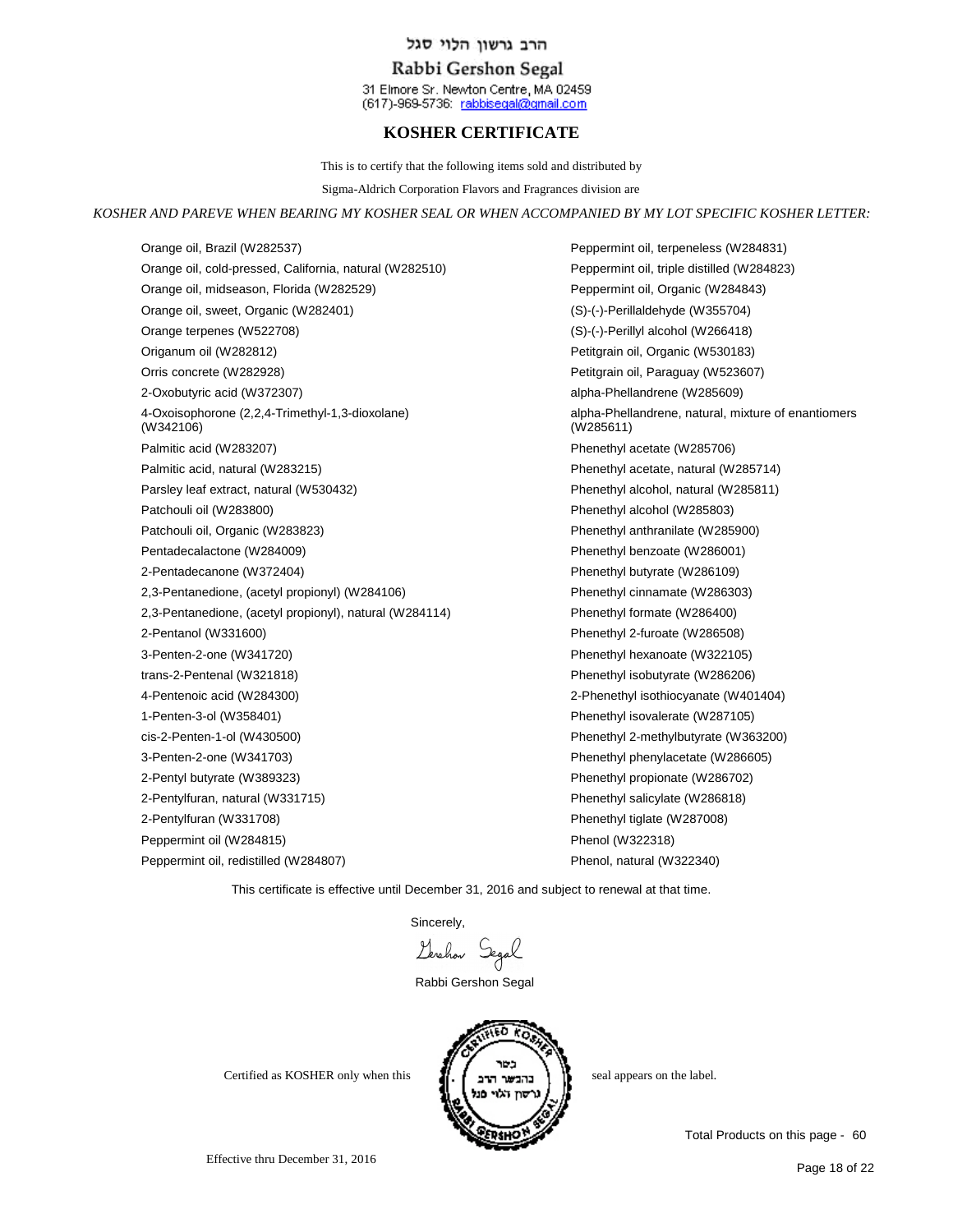### Rabbi Gershon Segal

31 Elmore Sr. Newton Centre, MA 02459 (617)-969-5736: rabbisegal@gmail.com

## **KOSHER CERTIFICATE**

This is to certify that the following items sold and distributed by

Sigma-Aldrich Corporation Flavors and Fragrances division are

#### *KOSHER AND PAREVE WHEN BEARING MY KOSHER SEAL OR WHEN ACCOMPANIED BY MY LOT SPECIFIC KOSHER LETTER:*

Phenoxyethyl propionate (W514802) 3-Phenyl propyl propionate (W289701) Phenylacetaldehyde (W287407) Phenylacetaldehyde dimethyl acetal (W287601) Phenylacetaldehyde, in solution, natural (W287415) Phenylacetic acid (W287806) L-Phenylalanine (W358509) Phenyl disulfide (W322504) 5-Phenyl-1-pentanol (W361801) 1-Phenyl-1,2-propanedione (W322601) 2-Phenylpropionaldehyde (W288608) 3-Phenylpropionic acid (W288918) 3-Phenylpropyl acetate (W289000) 2-Phenylpropyl isobutyrate (W289205) 3-Phenylpropyl isobutyrate (W289302) Phosphoric acid, 85 wt% solution in water (W290017) Phosphoric acid 75% (W290020) Pimenta berry oil, (Pimento), natural (W201800) Pimenta leaf oil, natural (W290106) Pine needle oil, natural (W290500) (1R)-(+)-alpha-Pinene (W290238) (1S)-(-)-beta-Pinene (W290300) (1S)-(-)-alpha-Pinene (W290203) Piperidine (W290807) Piperidine ≥99% (W290820) Piperine (W290904) Piperonal, (Heliotropine) (W291102) Piperonal, natural (W291113) Piperonyl isobutyrate (W291307) Polysorbate 80 (W291706) Prenyl acetate (W420201)

L-Proline (W331902) 1,3-Propanedithiol (W358800) Propanethiol (W352117) 1-Propanol, natural (W292826) 1-Propanol (W292818) Propenyl guaethol (W292206) Propionaldehyde (W292303) Propionic acid (W292443) Propionic acid (W292400) Propionic acid, natural (W292419) 2-Propionylthiophene (W559001) Propionaldehyde, natural, FG (W292312) Propyl acetate, natural (W292516) Propyl acetate ≥98%, FG (W292508) p-Propyl anisole (W293008) Propyl butyrate (W293407) Propyl butyrate, natural (W293415) Propyl disulfide (W322806) Propyl formate (W294306) Propyl gallate (W294705) Propyl hexanoate, (propyl caproate), natural (W294926) Propyl isobutyrate (W293601) n-Propyl isovalerate, natural (W296000) Propyl isovalerate (W296101) Propyl mercaptan (W352101) Propyl mercaptan ≥98%, FG (W352120) 4-Propylphenol (W364908) Propyl propionate (W295809) Propyl propionate, natural (W295817) Propylene glycol (W294004) 3-Propylidenephthalide (W295205)

This certificate is effective until December 31, 2016 and subject to renewal at that time.

Sincerely,

Gerchan Segal

Rabbi Gershon Segal



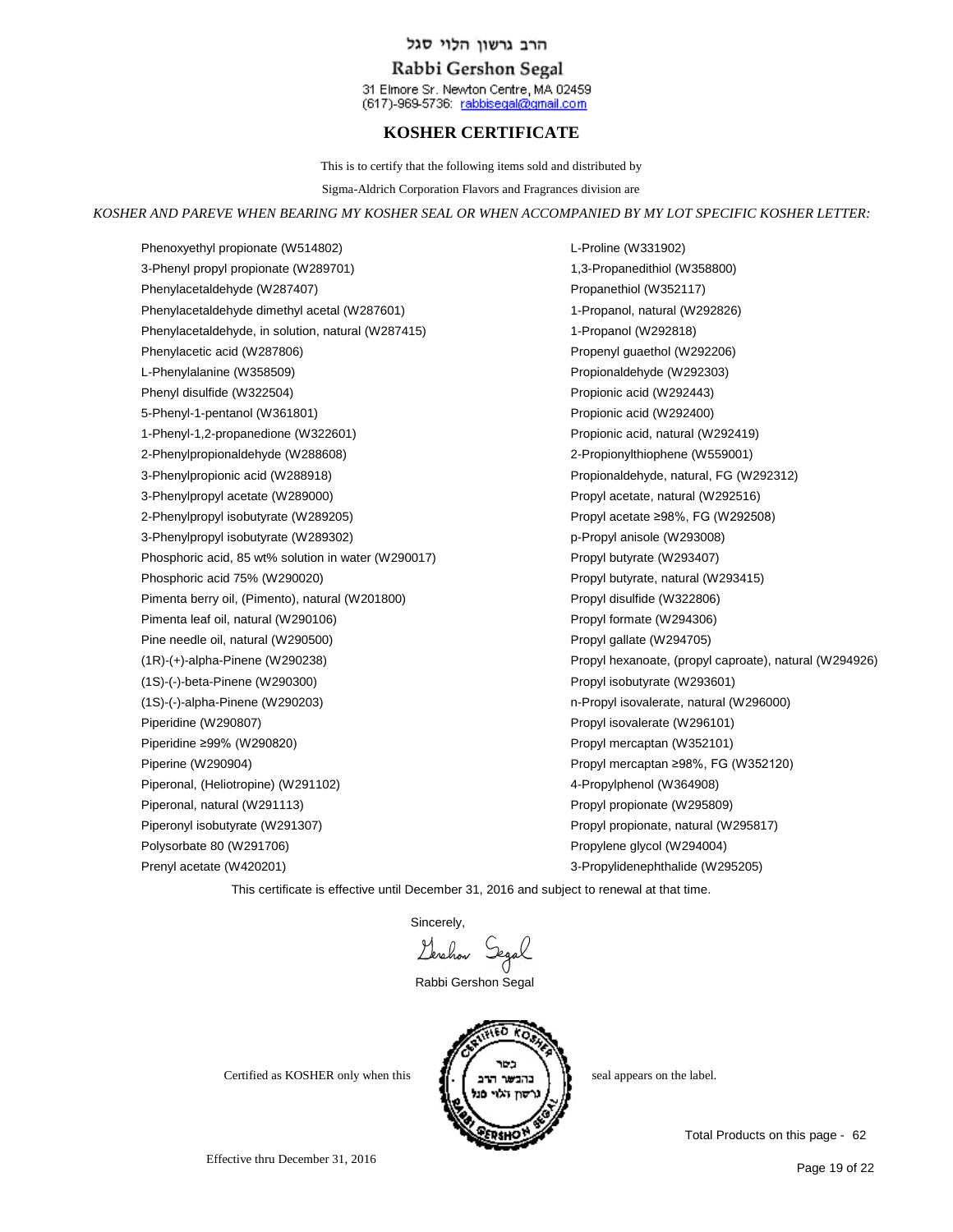### Rabbi Gershon Segal

31 Elmore Sr. Newton Centre, MA 02459 (617)-969-5736: rabbisegal@gmail.com

## **KOSHER CERTIFICATE**

This is to certify that the following items sold and distributed by

Sigma-Aldrich Corporation Flavors and Fragrances division are

#### *KOSHER AND PAREVE WHEN BEARING MY KOSHER SEAL OR WHEN ACCOMPANIED BY MY LOT SPECIFIC KOSHER LETTER:*

(R)-(+)-Pulegone, ≥85% (W296309) Pumpkin seed oil, Organic (W530274) Pyrazine (W401501) Pyrazineethanethiol (W323004) Pyridine (W296600) Pyruvic acid (W297003) (W297070) Questoe 25% TEC Natural (W320402) Quinine monohydrochloride dihydrate (W297607) L-Rhamnose, natural (W373011) Rhodinol (W298018) Rice bran oil, Organic (W530241) Rose, absolute, Morocco (W298816) Rose crystals (W523801) Rose oil, Bulgarian (W298900) Rosemary oil (W299200) Rosemary oil, Spanish (W299219) Rum ether (W299618) Rum ether, natural (W299620) Rum Ether, natural (W299600) (+)-Sabinene, natural (W530597) Safranal (W338907) Sage oil, Organic (W300100) Salicyclic acid (W398500) Salicylaldehyde (W300403) Sandalwood oil, Indonesian (W300500) Sassafras oil, natural (W510483) Sesame seed oil, Organic (W530253) Sodium acetate, anhydrous (W302406) Sodium benzoate (W302503) Sodium citrate dihydrate (W302600)

Sodium propionate (W518905) D-Sorbitol (W302902) Soy bean oil, Organic (W530261) Spearment oil, Organic (W303237) Spearmint oil (W303224) Spearmint oil, FCC (W303208) Spearmint oil, terpeneless (W303216) Spike lavender oil (W303305) Spirobeef (W327000) Star anise oil, Organic (W209624) Stearic acid (W303518) Strawberry acetate, natural (W379715) Styrax (W303704) Succinic acid (W502707) Succinic acid, FCC, FG (W471920) Succinic acid, natural (W502715) Sucrose acetate isobutyrate (W518107) Sucrose octaacetate (W303801) Sunflower oil, Organic (W530285) Tagete oil, natural (W304000) Taurine (W381306) Tea tree oil (W390208) Tea tree oil, Organic (W390215) gamma-Terpinene, natural (W355901) alpha-Terpinene (W355801) gamma-Terpinene (W355909) alpha-Terpineol, natural (W304522) alpha-Terpineol (W304506) Terpinolene (W304603) Terpinyl acetate (W304700) Terpinyl formate (W305200)

This certificate is effective until December 31, 2016 and subject to renewal at that time.

Sincerely,

Lerchon Segal

Rabbi Gershon Segal



Effective thru December 31, 2016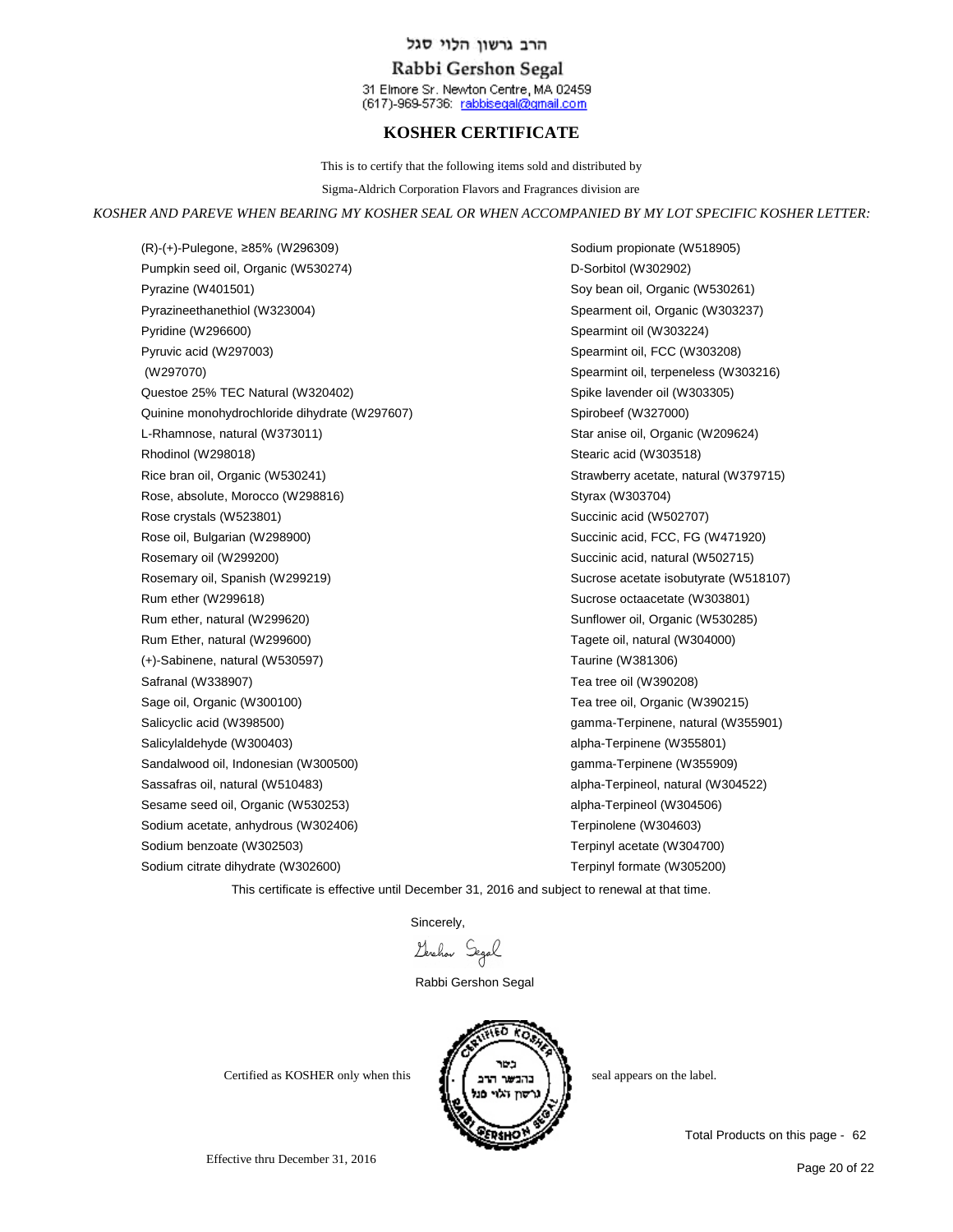## Rabbi Gershon Segal

31 Elmore Sr. Newton Centre, MA 02459 (617)-969-5736: rabbisegal@gmail.com

# **KOSHER CERTIFICATE**

This is to certify that the following items sold and distributed by

Sigma-Aldrich Corporation Flavors and Fragrances division are

#### *KOSHER AND PAREVE WHEN BEARING MY KOSHER SEAL OR WHEN ACCOMPANIED BY MY LOT SPECIFIC KOSHER LETTER:*

delta-Tetradecalactone (W359009) (+/-)-Tetrahydrofurfuryl propionate (W305805) Tetrahydrofurfuryl acetate (W305502) Tetrahydrofurfuryl alcohol (W305618) Tetrahydrofurfuryl butyrate (W305707) Tetrahydro-4-methyl-2-(2-methyl-1-propenyl)-pyran (W323608) 5,6,7,8-Tetrahydroquinoxaline (W332100) 2,3,5,6-Tetramethylpyrazine (W323705) 2,3,5,6-Tetramethylpyrazine, natural (W323713) Theaspirane (W377406) Thiamine hydrochloride (W332208) Thiazole (W361518) 2-Thienyl disulfide (W332305) 2-Thiophenethiol (W306207) Thyme oil, Organic (W306540) Thyme oil, red (W306401) Thyme oil, white (W306509) Thymol (W306606) Tocopherols, mixed (W530066) p-Tolualdehyde (W306800) Tolu balsam (W306908) o-Toluenethiol (W324000) Tonka bean absolute, natural (W530462) trans-2-Hexenol, natural (W256230) Triacetin (W200700) Triacetin, natural (W200712) delta-Tridecalactone (W468501) Tridecanal (W433500) 2-Tridecanone (W338818) trans-2-Tridecenal (W308218)

Triethyl citrate (W308307) Trimethylamine, 25 wt% sol. in water (W324108) p-alpha,alpha-Trimethylbenzyl alcohol (W324205) 3,5,5-Trimethylhexanal (W352403) 2,3,6-Trimethylphenol (W396303) 2,3,5-Trimethylpyrazine (W324418) 2,3,5-Trimethylpyrazine, natural (W324426) 2,4,5-Trimethylthiazole (W332518) Tripropionin (W328618) Trithioacetone (W347507) L-Turpentine (W308900) trans,trans-2,4-Undecadienal (W342203) delta-Undecalactone (W329401) gamma-Undecalactone, (aldehyde C-14) (W309109) delta-Undecalactone, natural (W329415) Undecanal (W309206) 2-Undecanone (W309303) 2-Undecanone, natural (W309311) 1,3,5-Undecatriene (W379506) 10-Undecen-1-ol (W562125) cis-8-Undecenal (W526908) 10-Undecenal (W309508) trans-2-Undecenal (W342300) 10-Undecenal, natural (W309550) Undecyl alcohol (W309702) Undecylenic acid, natural (W324720) Valencene, natural (W344303) Valeraldehyde (W309818) Valeric acid ≥99%, FCC (W310107) (+/-)-gamma-Valerolactone (W310301) gamma-Valerolactone, natural (W310311)

This certificate is effective until December 31, 2016 and subject to renewal at that time.

Sincerely,

Levelow Segal

Rabbi Gershon Segal